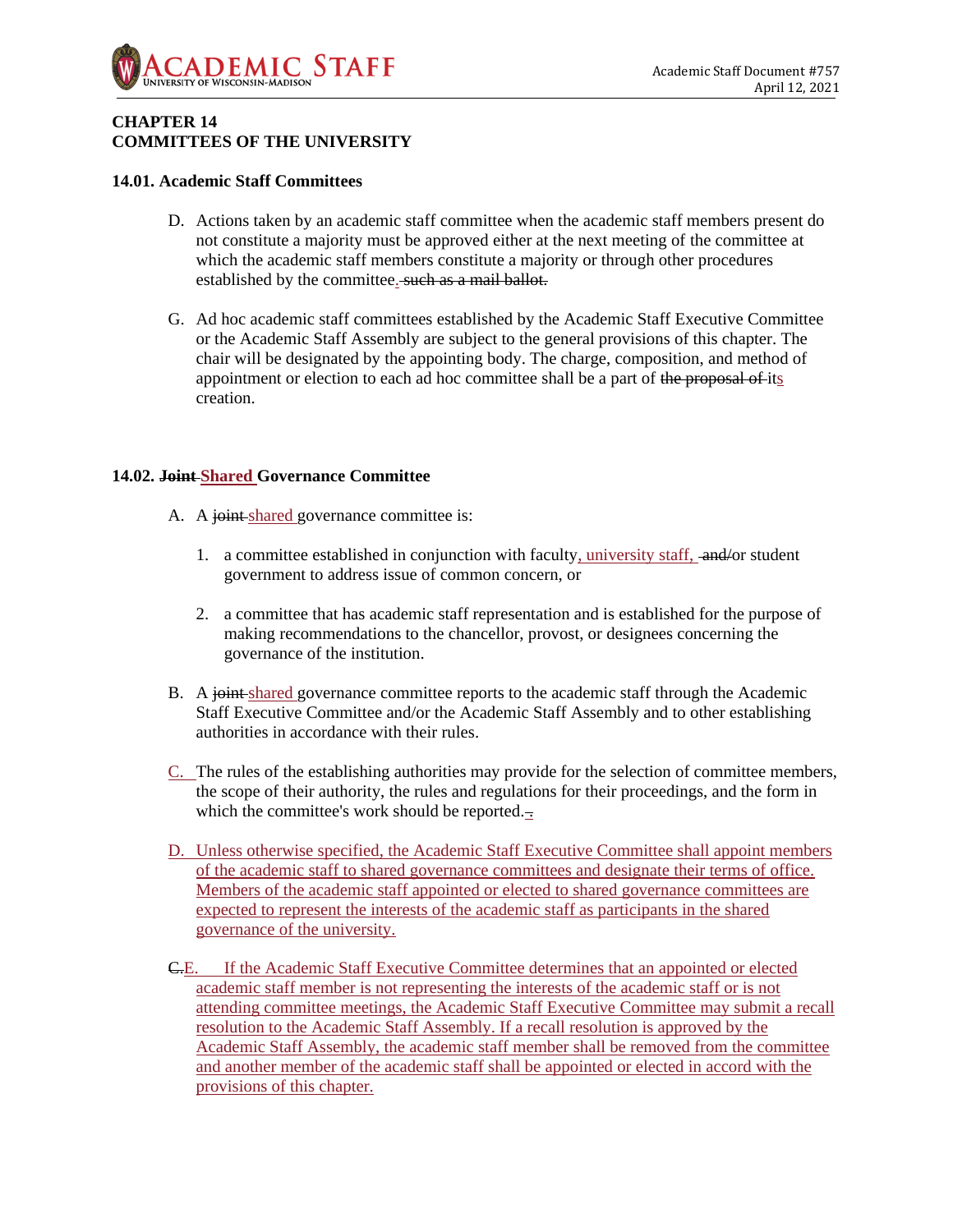## **14.04. Appointments to Committees**

- A. Unless other provision for selection is made, the Academic Staff Executive Committee appoints academic staff members of committees and designates their terms of office, after such consultation with the Nominating Committee, chancellor or provost as may be appropriate.
- B. Representatives of the academic staff serving on committees established by the faculty shall be selected according to procedures established by the academic staff governance system.
- C. Representatives of the faculty on committees established by the academic staff shall be selected according to procedures established by the faculty governance system.
- D. Representatives of the students on committees established by the academic staff shall be selected according to procedures established by the student governance system.
- D.E. Representatives of the university staff on committees established by the academic staff shall be selected according to procedures established by the university staff governance system.
- F. An ex officio member of an academic staff committee is a full member of that committee, with the right to participate and vote, unless legislation specifies otherwise.

## **14.07. Committee Chairs**

Unless otherwise specified, chairs of all academic staff committees shall be academic staff members. The chairs of all elected academic staff committees are chosen by the members of the respective committees unless other provision is made. The chairs of all appointed academic staff committees shall be designated by the authority appointing the academic staff members unless other provision is made. Committees that elect their own chairs shall do so on the call of the outgoing chair or upon resignation of the chair.

# **14.08. Committee Reports, Records, Recommendations, and Policies**

A. All academic staff Chapter 14 committees and joint shared governance committees shall report to the Academic Staff Executive Committee in writing at least annually. The ASEC shall determine a schedule for each committee to make progress reports to the Assembly and a deadline for any final or annual reports. These reports shall be submitted to the Academic Staff Assembly for its information. There shall be an opportunity for representatives to ask questions regarding these reports. If a committee of the faculty has academic staff representation, the Secretary of the Academic Staff shall also receive a copy of all recommendations and reports of the committee.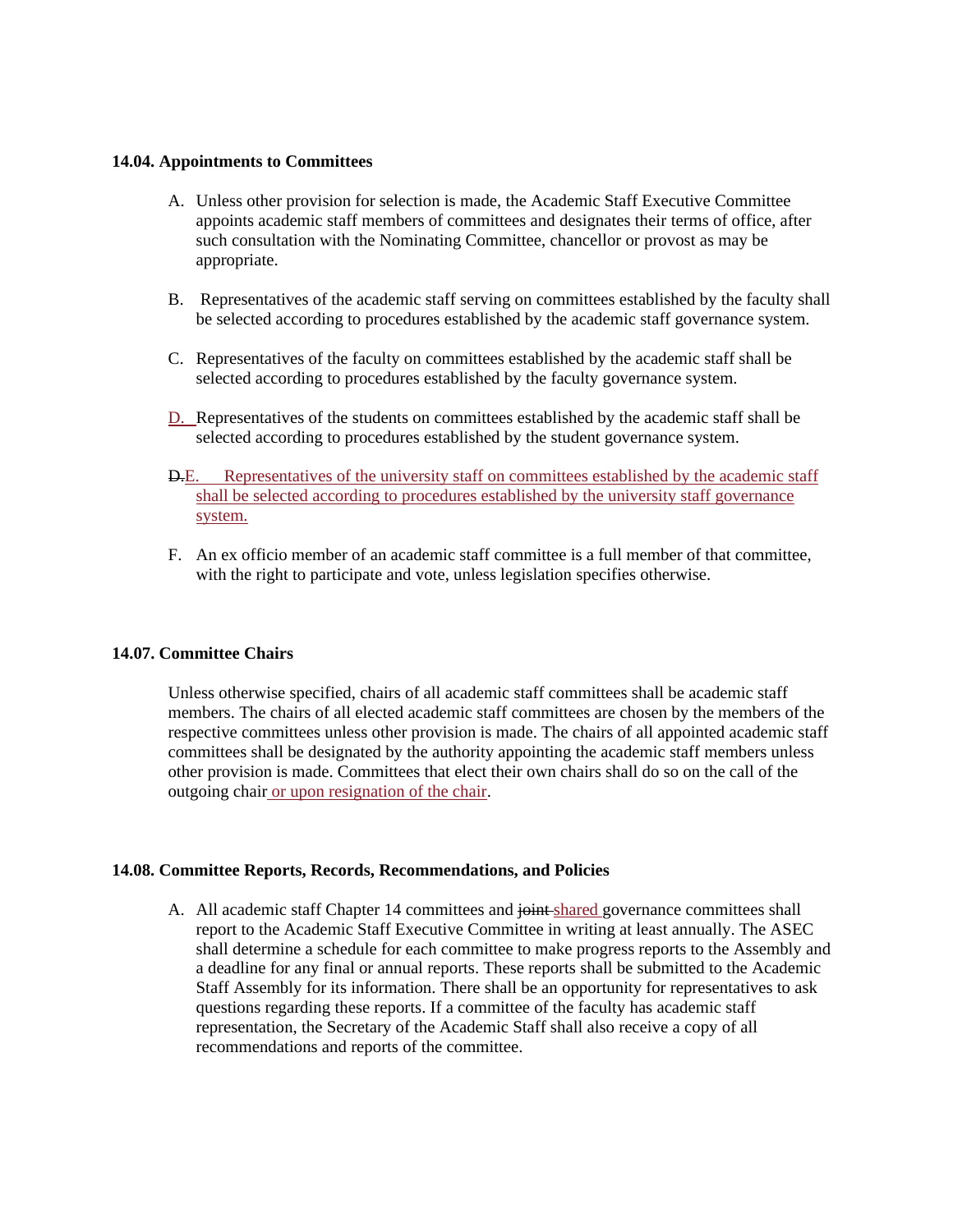# **14.12. Committees of the Academic Staff**

- A. Academic Staff Executive Committee.
	- 2. *Specific Responsibilities.*
		- a. *Day-to-Day Activities.*
			- i. The ASEC and its chair are empowered to carry on the day-to-day activities which are necessary to implement s.  $36.09(4m)$  and which are not otherwise delegated. Day-to-day activities include but are not limited to submitting names for appointment to campus committees, representing the position of the Assembly or the academic staff, handling matters of urgency by mail or telephone, and responding to requests for information by the UW-Madison administration.
	- 6. *Membership*.
		- a. *Eligibility.* Any member of the academic staff holding a salaried paid appointment shall be eligible to serve on the ASEC providing s/he is not excluded under 14.12.A.6.b.
	- 7. *Election Processes*.
		- a. *Election at Large*. The ASEC shall be elected by the academic staff, from the academic staff at large.
		- b. *Slate*.
			- i. *Nominees*. The Nominating Committee shall prepare a slate of nominees for the ASEC to be reported to the Assembly not later than the December February Assembly meeting each year, or the JanuaryMarch Assembly meeting if the December February meeting has been canceled. The total number of nominees shall be at least two more than the number of vacancies.
			- ii. *Additional Nominees*. Additional nominees may be added by a petition signed by at least 10 Assembly representatives, or 50 members of the academic staff. The petition must be submitted to the Secretary of the Academic Staff within 10 working days after the Assembly meeting at which the initial slate is presented.
		- c. *Timing*. ASEC members will be elected not later than March April 15 each year and prior to the call for nominations for Assembly districts.
		- d. *Elections*.
			- i. Election shall be by secret ballot. Those candidates receiving the most votes from those submitting legal ballots shall be sufficient for election providing the provisions of 14.12.A.6.b. are met. If one of the top candidates is ineligible, the next eligible candidate with the most votes will be elected.
			- ii. The Assembly , the provost (or designee) and the Secretary of the Academic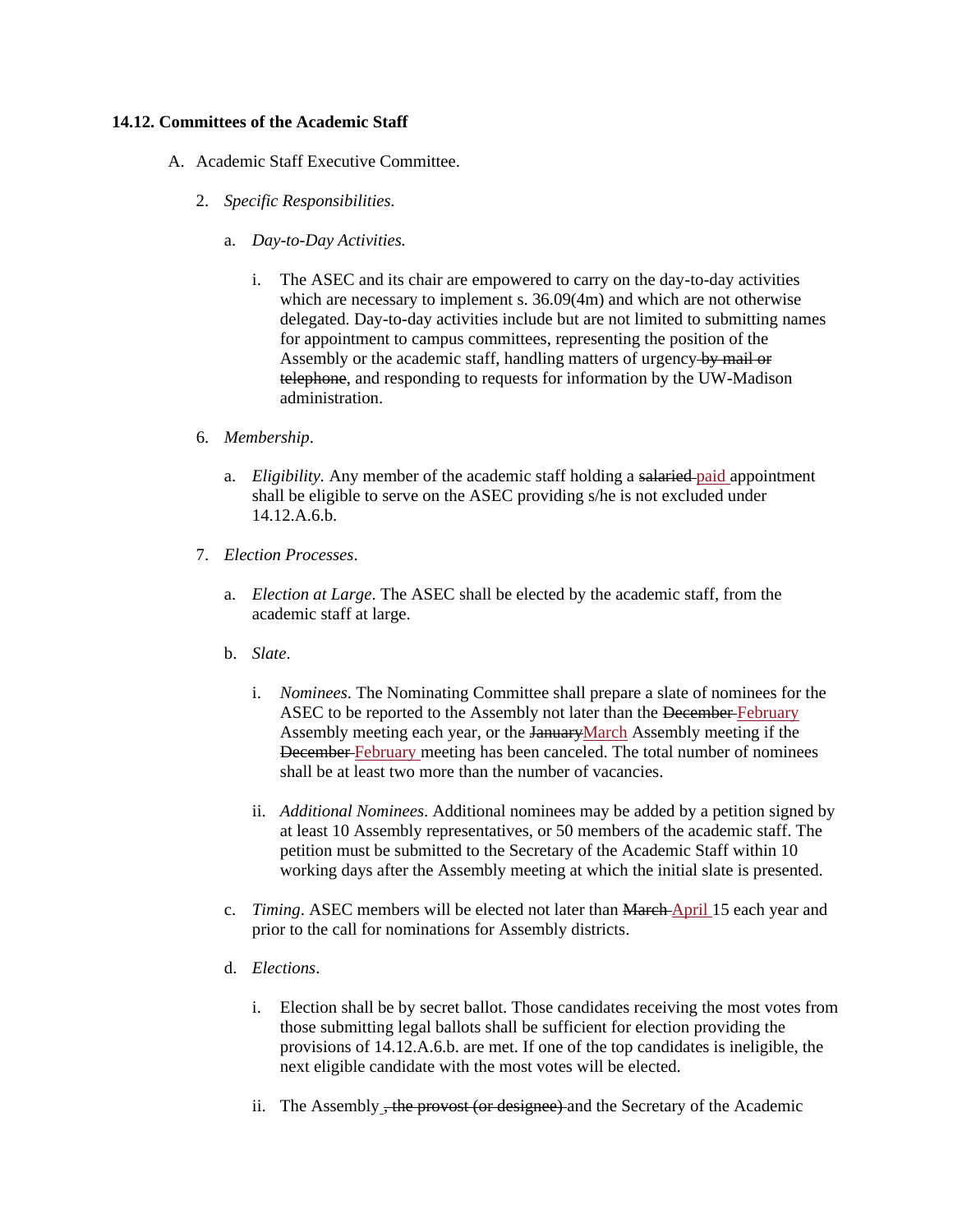Staff shall ensure fair and impartial elections; shall certify the validity of all ballots; and shall tabulate and announce election results not later than 96 hours after the deadline for the return of ballotsat the Assembly meeting following the conclusion of the elections.

- iii. If the election results in a tie that needs to be broken to determine the last person to be seated on the committee, a runoff election will be held between the tied candidates using the candidate's original statement. If the runoff election does not produce a winner, the winner is determined by a coin flip. The Secretary of the Academic Staff of designee will flip the coin. The person who submitted the candidate statement first calls heads or tails.
- 8. *Chair and Vice-Chair*. ASEC members will select their chair and vice-chair by majority vote, according to ASEC Operating Procedures.
	- a. If the election results in a tie that needs to be broken to determine who will chair the ASEC, a runoff election will be held between the tied candidates. If the runoff election does not produce a winner, the winner is determined by a coin flip. The Secretary of the Academic Staff or designee will flip the coin. The person whose name was submitted for chair the position first calls heads or tails.
- B. Committees of the Assembly
	- 1. Communications.
		- d. *Terms of Office*. Communications Committee members shall serve for three-year terms, beginning July 1. Membership on the Communications Committee is limited to two consecutive full terms. If there are no academic staff willing to serve in the departing member's place, the member may serve an additional full term. Eligibility for election is reinstated one year after a member vacates her or his seat on the Committee. There is no limit to the number of terms a member may serve. When a committee member requests a leave of absence, the committee shall determine whether to grant the leave. If a leave is granted, the committee chair shall notify the ASEC and the Secretary of the Academic Staff. When a leave of absence is granted, the committee shall determine whether a temporary replacement member should be appointed. If so, the committee chair shall notify the ASEC and the Secretary of the Academic Staff, and the ASEC shall appoint a replacement to serve for the duration of the leave of absence.

This amended wording, with the appropriate references to committee names, will be added to 14.12.B.2.d, 14.12.B.3.d., 14.12.B.4.d., 14.12.B.5.d., 14.12.B.6.d., and 14.12.B.7.d. The process for leaves of absence will also be added to these sections.

> f. *Chair*. The chair (or co-chairs if the Committee so elects) will be elected by majority vote of the Committee at its first meeting each year. In the case of a tie vote, the committee will defer to ASEC to elect the chairthe ASEC chair will cast the deciding vote.

This amended wording will be added to 14.12.B.2.f., 14.12.B.3.f., 14.12.B.4.f., 14.12.B.5.f., 14.12.B.6.f., and 14.12.B.7.f.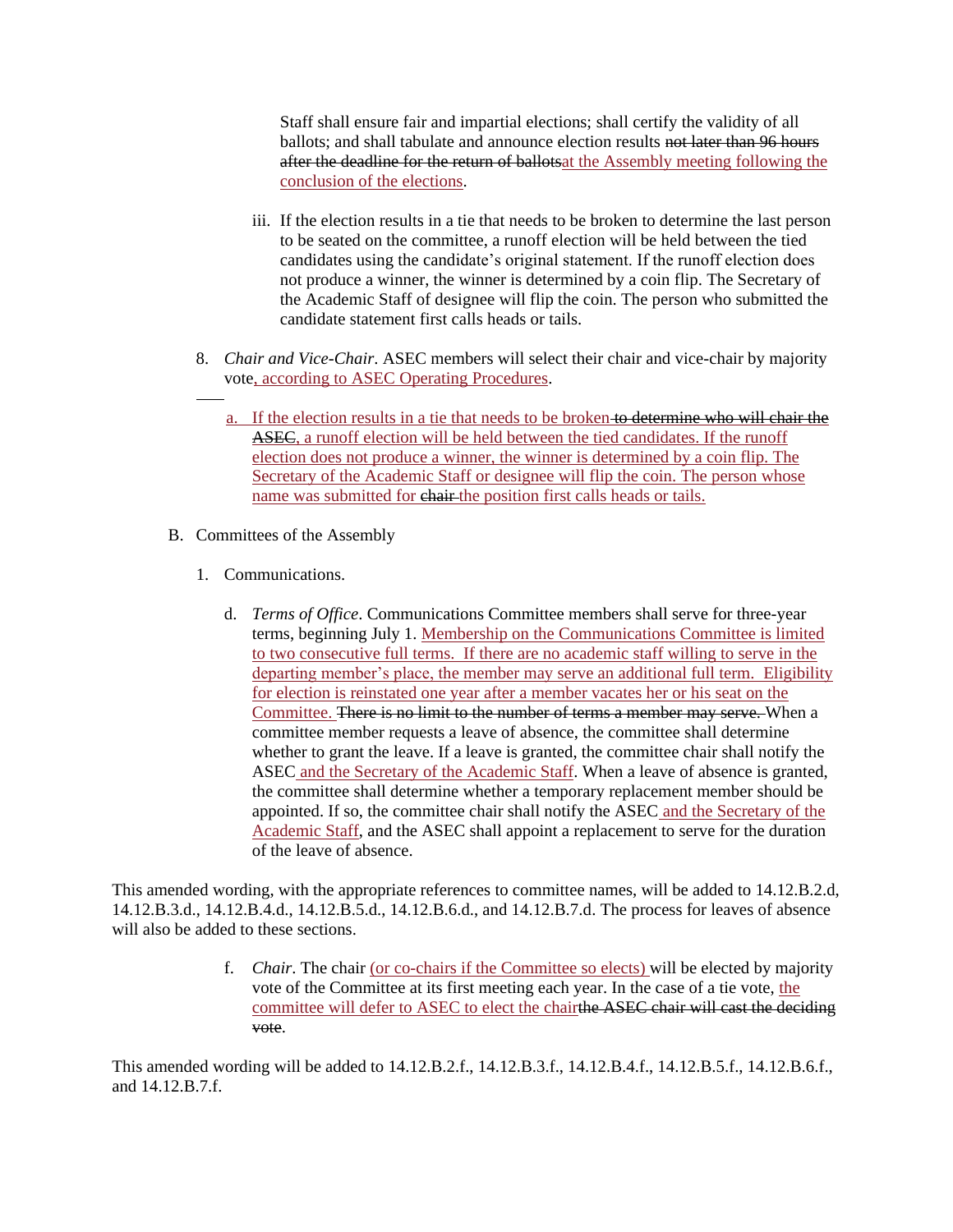- 2. Compensation and Economic Benefits.
	- c. *Membership*.
		- i. *Eligibility*. Members of the academic staff holding a salariedpaid appointment shall be eligible to serve on the Compensation and Economics Benefits Committee providing they are not excluded under 14.12.B.2.c.ii.

This wording will also be amended in 14.12.B.3.c.i., 14.12.B.4.c.i., 14.12.B.5.c.i., 14.12.B.6.c.i., and 14.12.B.7.c.i.

- 5. Nominating Committee.
	- e. *Election Processes*.
		- i. One-third of the Nominating Committee shall be elected each year.
- 8. Other Committees.
	- a. Area Review Committees. See ASPP 2.07.B.
	- b. Academic Staff Appeals Committee. See ASPP 9.02.
	- c. Distinguished Prefix Review Committee. See UW-Madison Unclassified Title Guideline, Distinguished Prefix Review Committee Policies and Procedures, Academic Staff Document 473621.

## **14.13. Committees of the Faculty with Academic Staff Representation**

The term "committees of the faculty" as used in this section applies only to committees designated as Chapter 6 committees in *Faculty Policies and Procedures*. Unless otherwise specified, the Academic Staff Executive Committee shall appoint members of the academic staff to faculty committees and designate their terms of office. Members of the academic staff appointed or elected to committees of the faculty are expected to represent the interests of the academic staff as participants in the shared governance of the university. If the Academic Staff Executive Committee determines that an appointed or elected academic staff member is not representing the interests of the academic staff or is not attending committee meetings, the Academic Staff Executive Committee may submit a recall resolution to the Academic Staff Assembly. If a recall resolution is approved by the Academic Staff Assembly, the academic staff member shall be removed from the committee and another member of the academic staff shall be appointed or elected in accord with the provisions of this chapter. Notwithstanding the faculty committee membership and function described in this section, whenever a conflict with *Faculty Policies and Procedures* exists, *Faculty Policies and Procedures* shall rule. Membership and procedures for school and college academic planning councils can be found in Section 3.08 of *Faculty Policies and Procedures*. All other committees of the faculty can be found in Chapter 6 of *Faculty Policies and Procedures*.Joint governance committees are listed in 14.14.

# A. Academic Affairs of Minority/Disadvantaged Students, Committee On

1. *Membership*. The Committee on Academic Affairs of Minority/Disadvantaged Students shall consist of the following members: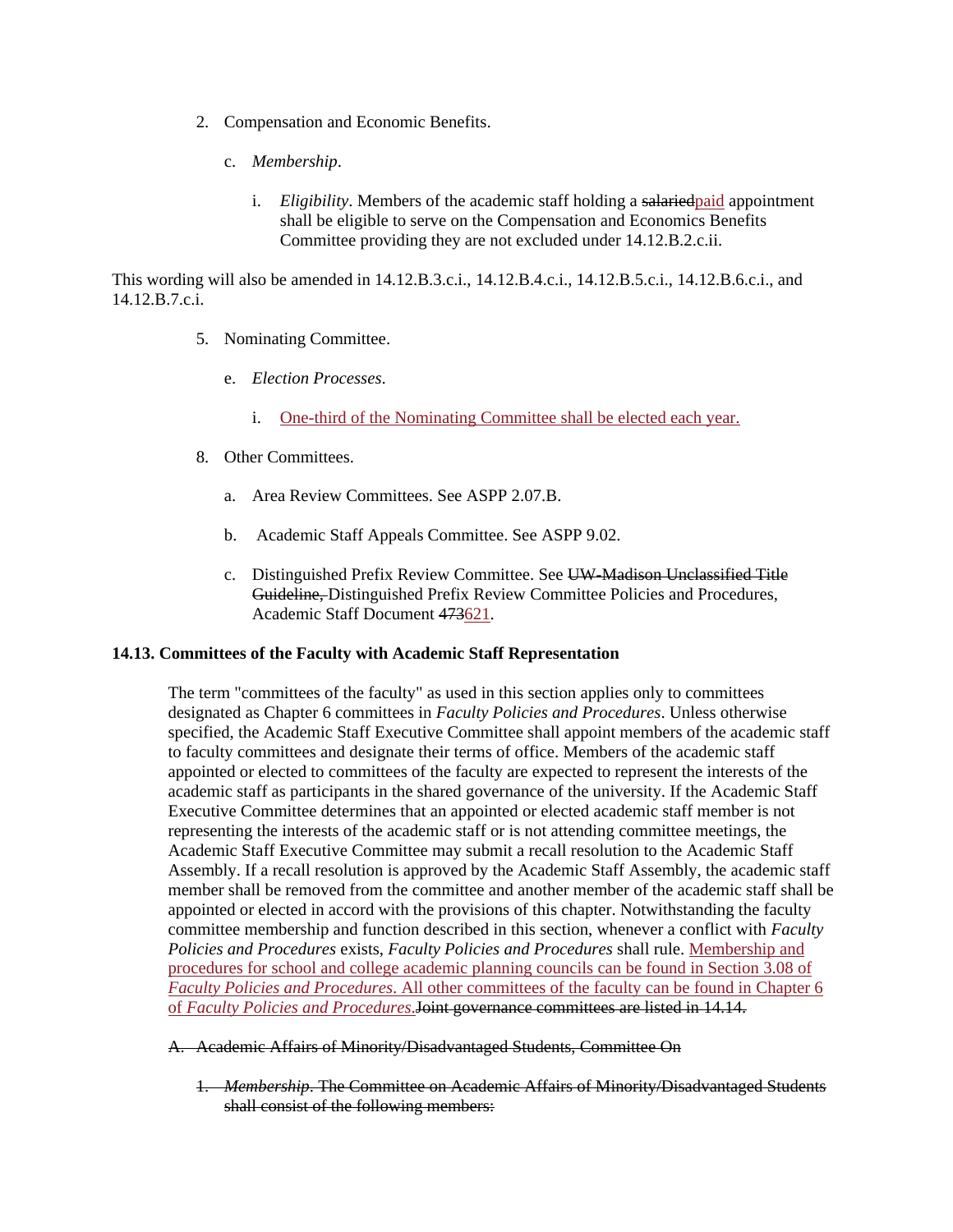- a. Six faculty members, including persons of minority/disadvantaged backgrounds, appointed for terms of four years.
- b. Two academic staff members having familiarity with minority/disadvantaged programs.
- c. Three students.
- 2. *Functions*.
	- a. Reviews and makes recommendations regarding University policy and programs affecting educational opportunities for minority/disadvantaged students.
	- b. Monitors academic progress of minority/disadvantaged students and the programs and services designed for them.
	- c. Makes annual reports to the faculty and to the chancellor concerning the recruitment, admission, retention, progress, and graduation of undergraduate, professional, and graduate minority/disadvantaged students.
- B. Archives Committee.
	- 1. *Membership*. The Archives Committee consists of the following members:
		- a. Three faculty members.
		- b. One academic staff member.
		- c. Chair of the Library Committee.
		- d. Director of the University General Library System.
		- e. Director of the State Historical Society.
		- f. University archivist, ex officio nonvoting.
		- g. Secretary of the Faculty, ex officio nonvoting.
		- h. Provost, ex officio nonvoting.
		- i. Secretary of the Academic Staff, ex officio nonvoting.
	- 2. *Functions*. Determines the policies governing the control and use of the University Archives.
- C. Athletic Board.
	- 1. *Membership*. The Athletic Board consists of the following members:

a. Twelve members of the university faculty, as defined in 1.02.A of Faculty Policies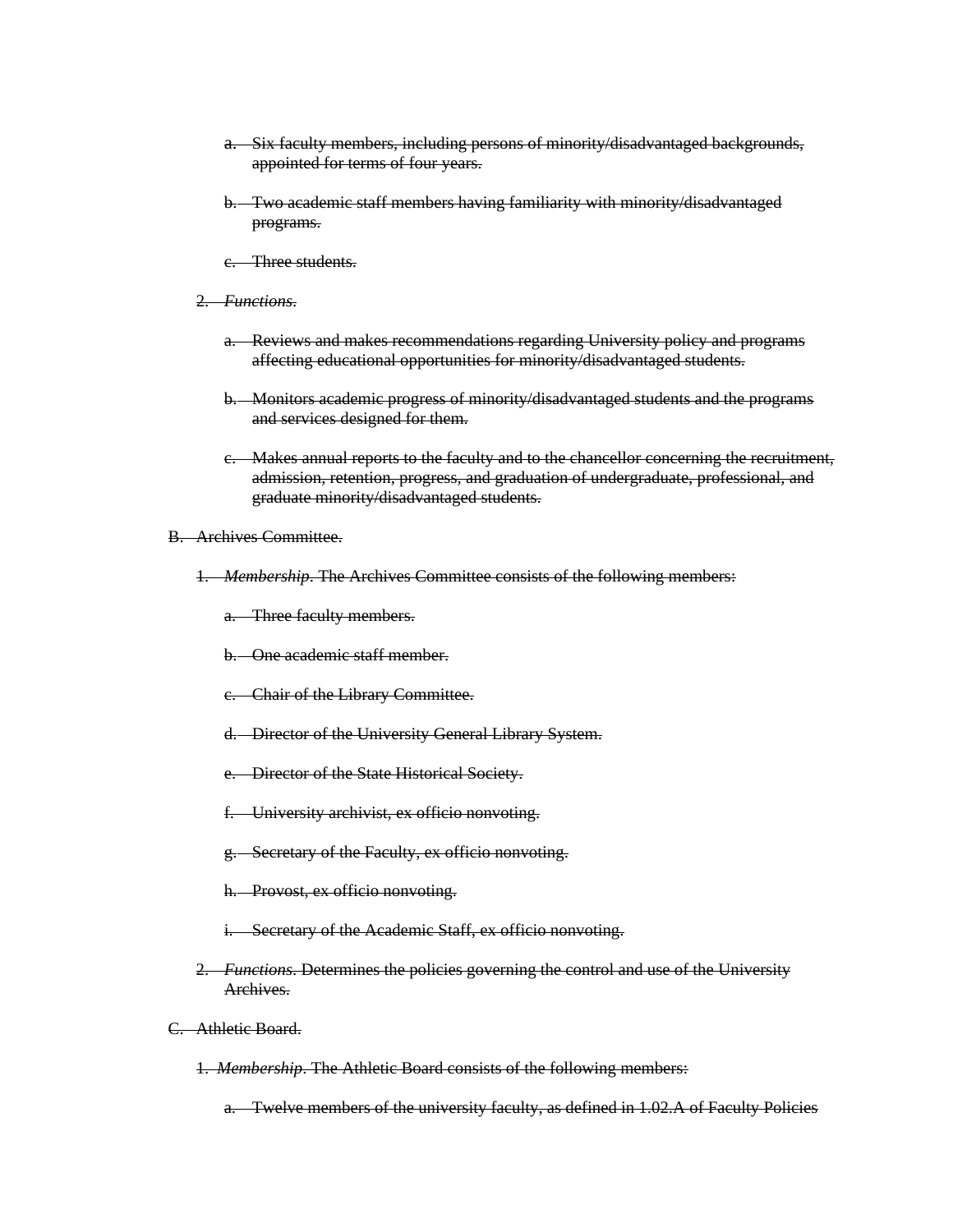and Procedures, who shall have one vote each and shall be appointed by the University Committee after consultation with and approval of the chancellor.

- b. Two members of the academic staff, who shall have one vote each and shall be appointed by the Academic Staff Executive Committee after consultation with and approval of the chancellor.
- c. Four alumni each with one vote who shall be appointed by the Wisconsin Alumni Association after consultation with the chancellor and the Chair of the Athletic Board.
- d. Three student memberships with one vote each. Two shall be held by students selected by the organization representing UW-Madison students; one shall be shared by two students elected by the organization representing UW-Madison student athletes. Of the two student athletes, one shall be a member of a women's team and one a member of a men's team.
- e. One nonvoting representative of the Division of Recreational Sports.

#### 2. *Tenure of Appointments*.

- a. The academic staff and faculty members shall serve four-year terms, and may be reappointed for one additional four-year term. Faculty representatives to the NCAA, the Big Ten and Western Collegiate Hockey Association and other faculty members of the Athletic Board performing extraordinary responsibilities may be appointed on an annual basis beyond two four-year terms. The terms of faculty members shall be staggered. A faculty or academic staff member who takes a leave of one year or less during a four-year term may serve out the remainder of his or her term, if any, upon returning to university service. Temporary replacements of faculty members shall be appointed by the University Committee in consultation with and approval of the chancellor. Temporary replacements of the academic staff member shall be appointed by the Academic Staff Executive Committee in consultation with and approval of the chancellor.
- b. Alumni members shall serve four-year terms and may not be reappointed. Their appointments shall be staggered.
- c. Student members shall serve one-year terms and may be reappointed.
- 3. *Selection of the Chair of the Board and of Faculty Representatives to Intercollegiate Athletic Organizations*. The chair of the Athletic Board and the University's faculty representatives to the NCAA, the Big Ten and the Western Collegiate Hockey Association shall be faculty members of the Board and shall be selected by the chancellor in consultation with the University Committee.
- 4. *Functions*. The Athletic Board exercises the authority of the faculty over intercollegiate athletics, subject to the review, direction and control of the Faculty Senate and of the faculty itself. The Athletic Board has the responsibility and authority to take all action appropriate to the supervision of the intercollegiate athletic program, including but not limited to the following: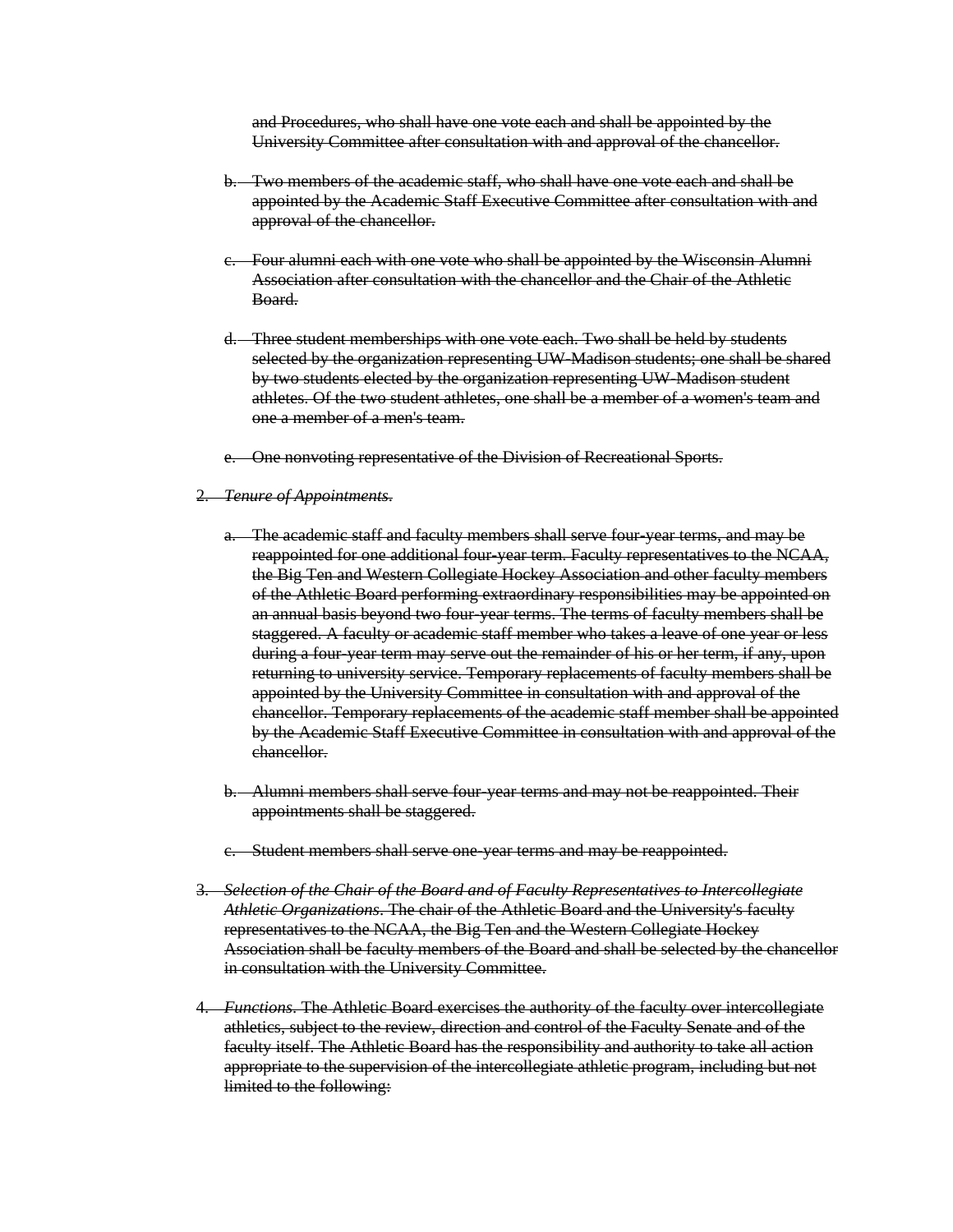- a. establishing and implementing academic and other eligibility standards for recruitment of student athletes;
- b. establishing and implementing academic standards, such as grade point and class attendance, and other requirements for participation in intercollegiate athletics;
- c. overseeing the Athletic Department's systems for providing student athletes with academic services, and monitoring the academic progress of student athletes;
- d. establishing and implementing policies on equity and nondiscrimination;
- e. reviewing and approving schedules for athletic events, including participation in all post-season events;
- f. participating actively in the search-and-screen process for head coaches and senior departmental administrators; approving the employment contracts of such persons. The Board initiates personnel recommendations, which are subject to the approval of the chancellor and the Board of Regents; if such recommendations are disapproved, the authority to make further recommendations reverts to the Athletic Board;
- g. setting criteria to be applied in evaluating the performance of Athletic Department staff; reviewing and approving the evaluations of head coaches and senior departmental administrators and approving their contract renewals;
- h. approving awards and prizes;
- i. setting policy for and approval of uses of Athletic Department facilities;
- j. participating actively in the development of fiscally responsible departmental budgets and approving them for recommendation to the chancellor;
- k. approving prices and policies for tickets for Athletic Department events;
- l. monitoring compliance with all rules and regulations of the NCAA, Big Ten and WCHA; reviewing and approving petitions to the NCAA, Big Ten, and WCHA; taking appropriate action on proposed legislation by the NCAA, Big Ten and WCHA; certifying to the NCAA, Big Ten and WCHA compliance with their eligibility requirements.
- D. Campus Planning Committee
	- 1. *Membership*. The Campus Planning Committee shall consist of the following members:
		- a. Four faculty members, one from each faculty division, appointed for terms of four years. Two members shall be appointed in each odd-numbered year.
		- b. Two faculty members, appointed by the University Committee for four-year terms, who shall also serve on the University Academic Planning Council.
		- c. One faculty member to represent environmental concerns, appointed by the University Committee with confirmation by the Senate, to serve for a four-year term.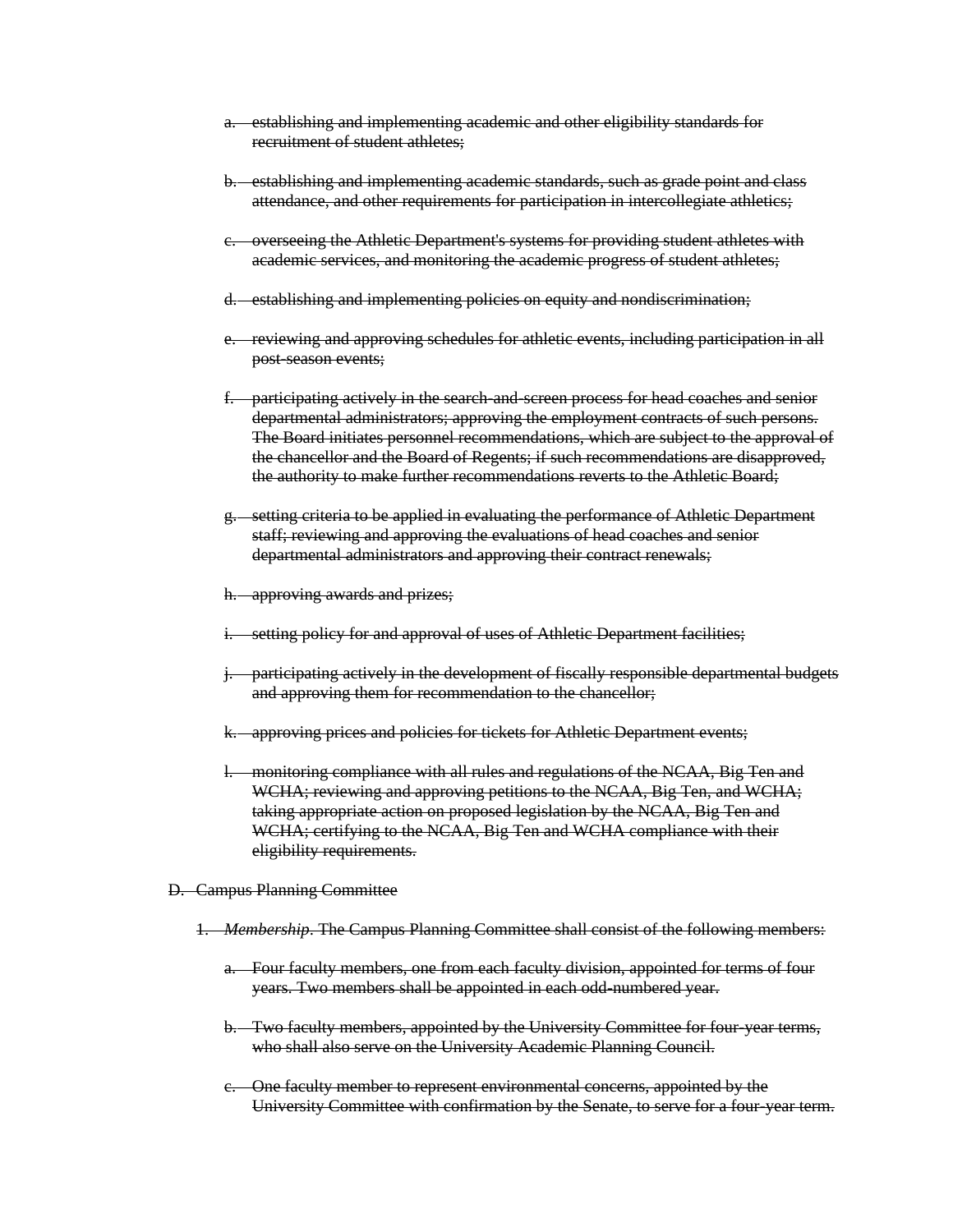- d. One faculty member, appointed by the Arboretum Committee from among its current membership.
- e. The chancellor or designee of the chancellor, who shall chair the committee.
- f. Three deans appointed by the chancellor.
- g. One academic staff member.
- h. One student.
- i. One nonvoting member representing each of the following committees. The member shall be selected by each committee from among its current or recent past membership:
	- i. Campus Transportation Committee
	- ii. Information Technology Committee
	- iii. Library Committee
	- iv. Recreational Sports Board
	- v. Committee on Women in the University
	- vi. The Assistant Vice Chancellor for Facilities Planning and Management, ex officio, and a representative of the space and remodeling policies committee, both nonvoting.
- 2. *Functions*. The committee shall advise the chancellor on long-range development plans, building priorities site selection, and aesthetic criteria, regarding facilities for research, instruction, recreation, parking and transportation, and other university functions.
- 3. *Procedures*. The procedures followed by the committee shall include the following: If the committee is considering a site for new construction or significant change in use of an existing facility, all departments and programs located in close proximity to the site or facility shall be informed of this consideration in a timely fashion so that there will be a reasonable opportunity to address the committee.
- E. Campus Transportation Committee
	- 1. *Membership*. The Campus Transportation Committee shall consist of the following members:
		- a. Three faculty members appointed for terms of three years.
		- b. Three academic staff members.
		- c. One student.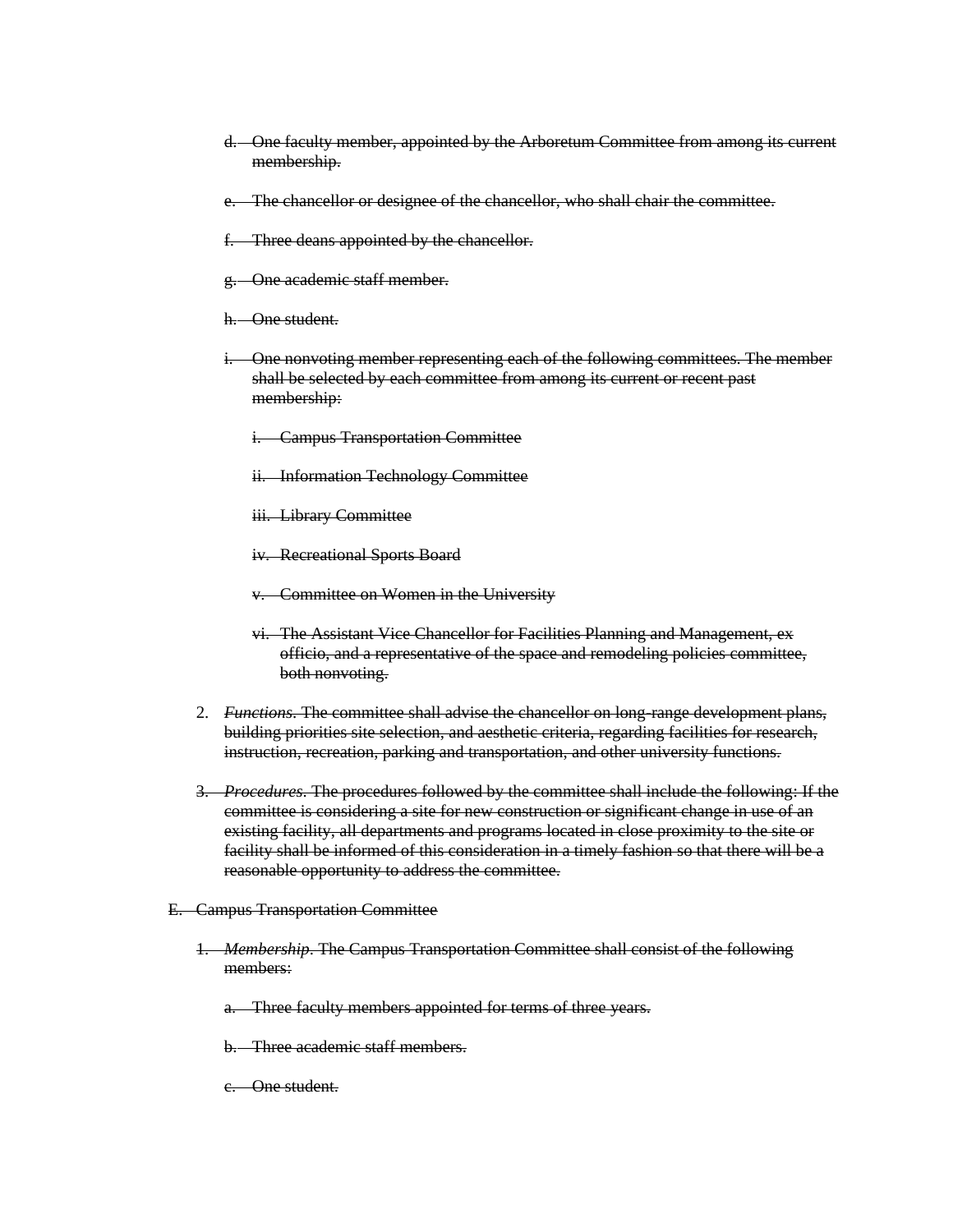- d. One member appointed annually by the chancellor to represent the administration.
- e. Two members appointed annually by the chancellor to represent the classified civil service.
- f. Two nonvoting members, appointed annually by the chancellor to represent, respectively, the Transportation Services Office and the Department of Facilities Planning and Management.
- 2. *Functions*.
	- a. Provides advice and recommendations to the administration and all governance bodies on policies and budgetary matters, including rates, relating to all aspects of pedestrian and motorized and non-motorized vehicular transportation and parking on the campus.
	- b. Interprets policies related to transportation and parking adopted by governance bodies.
	- c. Ensures appropriate consultation of governance bodies regarding proposed changes in any policies.
	- d. Initiates and recommends projects for addressing campus transportation needs including projects to enhance pedestrian, bicycle, bus, and automobile access to the campus. Such recommendations are to be considered in detail by the Department of Facilities Planning and Management, or other appropriate divisions of the University, and the Campus Planning Committee.
	- e. Provides representation on all building committees for projects that include or affect transportation facilities.
	- f. Creates subcommittees to address issues related to particular aspects of the campus transportation system.

*Implementation Note*: The current Bicycle-Pedestrian Subcommittee of the Campus Planning Committee should become a subcommittee of the Campus Transportation Committee and be chaired by a member of the Campus Transportation Committee.

- F. Equity and Diversity Resource Center, Advisory Committee for the
	- 1. *Membership.* The Advisory Committee for the Equity and Diversity Resource Center shall consist of the following members:
		- a. Seven faculty members appointed for terms of four years.

b. Three academic staff members.

- c. Two students.
- d. One classified staff member.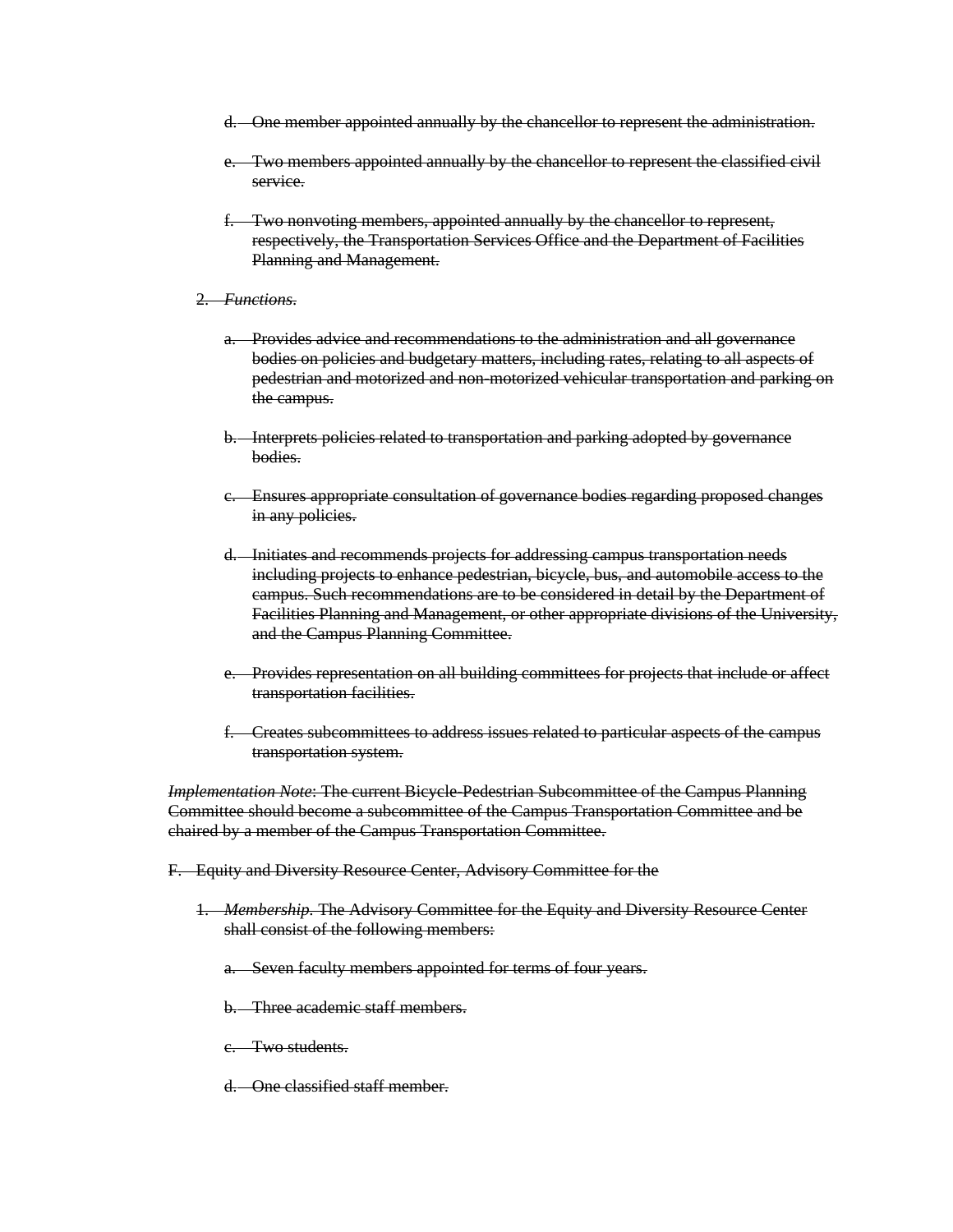### 2. *Functions*.

- a. Works with the Director of the Equity and Diversity Resource Center, providing consultation and oversight and advises the university administration and governance organizations on policy issues related to affirmative action and compliance.
- b. Reviews periodically the discrimination and harassment complaint procedures for effectiveness and appropriateness.
- c. Reviews the functions of the Equity and Diversity Resource Center in carrying out the Center's mission.
- d. Reviews campus committees pursuing discrimination goals regarding missions and coordination.
- e. Reports annually in June to the Academic Staff Assembly and chancellor as well as to the Faculty Senate.
- G. Information Technology Committee
	- 1. *Membership*. The Information Technology Committee shall consist of the following members:
		- a. Eight faculty members, two from each faculty division, appointed for terms of four years.
		- b. Three academic staff members. No member of the Division of Information Technology staff may serve as a voting member of the committee.
		- c. Three students, at least one of whom shall be an undergraduate student and at least one a graduate student, to serve one-year terms.
		- d. Director of the Division of Information Technology, ex officio nonvoting.
		- e. Director of the University General Library System, ex officio nonvoting.
		- f. One nonvoting member from the Office of the Vice Chancellor for Administration, one nonvoting member from the Office of Business Services, and one nonvoting member representing the provost. These members shall be appointed by the provost.
	- 2. *Functions*. The Information Technology Committee is the faculty advisory body for policy and planning for information technology throughout the University. In performing its functions, it shall consult with such groups and individuals as it feels may be able to provide valuable advice. It may request such reports on budgets, personnel policies, and other topics as are necessary for it to make informed judgments and recommendations. It shall establish such subcommittees as are necessary to carry out its functions.
		- a. Reviews and makes recommendations on strategic planning for the University's information technology resources.
		- b. Reviews the performance of information technology facilities and services in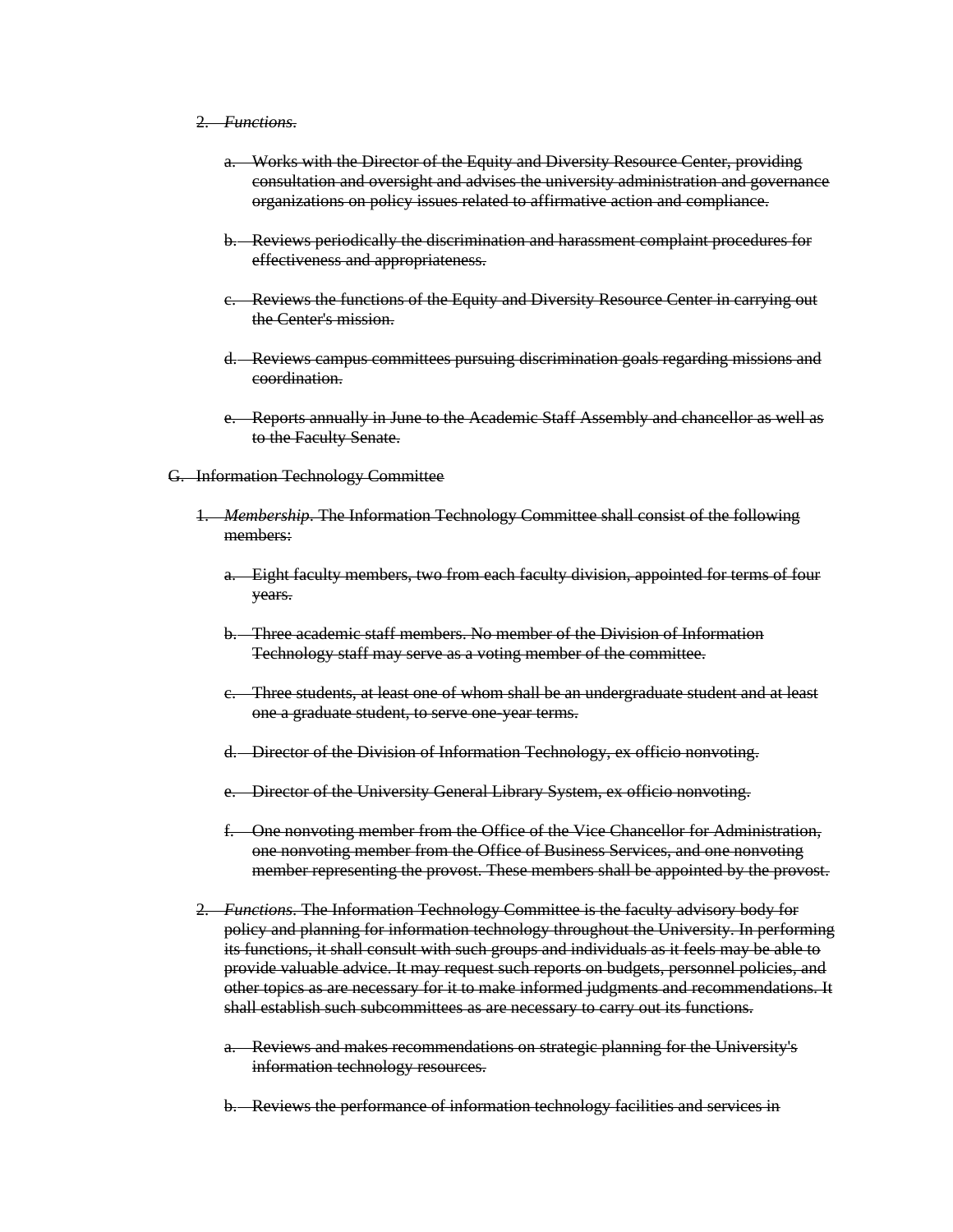supporting and assisting scholarly activities.

- c. Receives reports from and provides general direction to committees formed to address specific information technology issues including the Committees on Distance Education and Video Strategic Planning.
- d. Monitors technical developments.
- e. Consults with and advises appropriate administrative officers on budget matters including charges and funding sources for information technology services.
- f. Receives recommendations from departments, deans, and the Division of Information Technology regarding the establishment, abolition or merger of information technology services and facilities supported by University funds, and makes recommendations regarding these actions to the appropriate administrative officers.
- g. Gives advice on the allocation of resources among major information technology services and facilities.
- H. Lectures Committee.
	- 1. *Membership*. The Lectures Committee shall consist of the following members:
		- a. Four faculty members, one appointed by each divisional executive committee for a term of four years.
		- b. One academic staff member.
		- c. One student.
		- d. One academic dean, appointed by the provost.
	- 2. *Functions*.
		- a. Considers requests for lectures of general interest that are not primarily supplementary to or extensions of programs of instruction provided by colleges, schools, or departments. Application for lectures within the jurisdiction of the Committee may be made by departments or other groups of faculty members.
		- b. Recommends annually to the chancellor a budget for its activities.
		- c. Exercises such control over the announcement of lectures as it deems necessary and desirable.
- I. Library Committee.
	- 1. *Membership*. The Library Committee shall consist of the following members:
		- a. Eight faculty members, two from each faculty division, to serve four-year terms; two of these shall be elected each year by the faculty at large.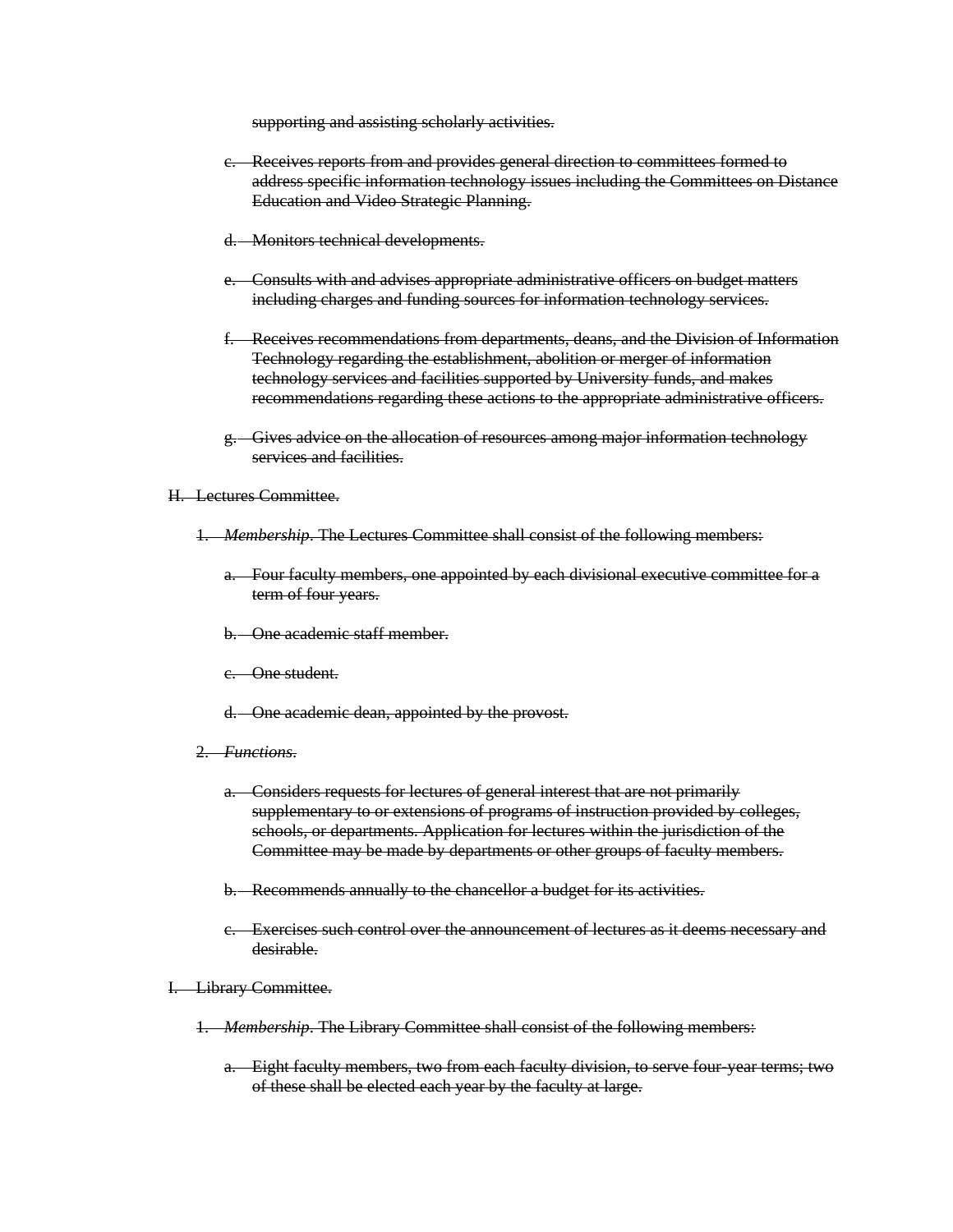- b. Two members of the academic staff. No member of the library staff may serve as a voting member of the committee.
- c. Three students, at least one of whom shall be an undergraduate student and at least one a graduate student, to serve one-year terms.
- d. Four nonvoting library staff members: the Director of the General Library System, ex officio; one other member of the chancellor's Library Coordinating Council, elected by the Council to serve a two-year term which shall rotate among its members; two academic or faculty library staff members, elected by academic and faculty library staff members to serve two-year terms; one of these shall be elected each year.
- e. One nonvoting member from the Office of Budget, Planning, and Analysis and one nonvoting member representing the provost. These members shall be appointed by the provost.
- 2. *Functions*. The Library Committee is the faculty advisory body for policy and planning for libraries throughout the university including the General Library System. In performing its functions, it shall consult with such groups and individuals as it feels may be able to provide valuable advice. These groups may include but are not limited to the Library Coordinating Council, committees for Memorial Library and the branch libraries, and others concerned with libraries of record and special campus libraries. It may request such reports on library budgets, personnel policies, and other topics as are necessary for it to make informed judgments and recommendations. It shall establish such subcommittees as are necessary to carry out its functions.
	- a. Reviews and makes recommendations on long range planning for the university's library resources.
	- b. Reviews the performance of the libraries in supporting and assisting scholarly activities.
	- c. Monitors technical developments (such as automation or computerization) for the libraries.
	- d. Consults with and advises appropriate administrative officers on library budget matters.
	- e. Receives recommendations from departments and deans regarding the establishment, abolition or merger of libraries supported by university funds, and makes recommendations to the chancellor.
	- f. Gives advice on the allocation of resources among major library units and services.
	- g. Advises on the appointment of faculty members to search and screen committees for the senior administrative appointments in each major library unit.

#### J. Recreational Sports Board

1. *Membership*. The Recreational Sports Board shall consist of the following members: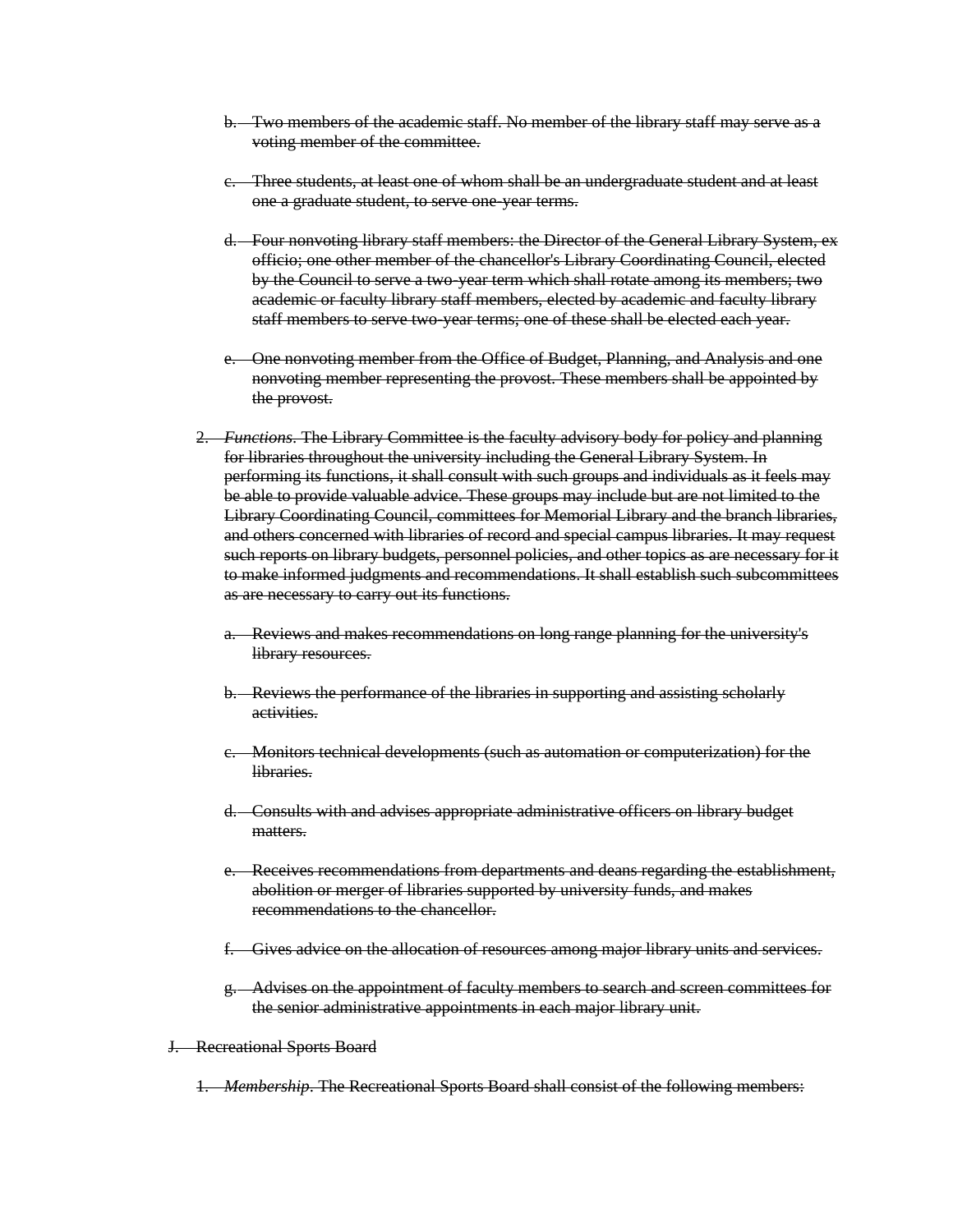- a. Five faculty members.
- Five academic staff members.
- c. Five student members.
- d. Director of the Division of Recreational Sports, ex officio nonvoting.
- e. One nonvoting representative of the Division of Intercollegiate Athletics.

To avoid the appearance of conflicts of interest, voting membership on the Recreational Sports Board will not be open to faculty and academic staff members who are affiliated with units that are shared users of recreational facilities or that receive funding through student segregated fees.

- 2. *Functions*.
	- a. Advises the administration concerning the development, programming, staffing, maintenance, and financing of recreational sports facilities for faculty, staff, and students.
	- b. Initiates actions in matters of budget and personnel for the chancellor.
	- c. When issues related to academic matters develop, decisions shall be restricted to a subcommittee consisting of the faculty members of the committee. Disputes about identifying issues as academic shall be resolved by the University Committee.
- K. School and College Academic Planning Councils

The faculty of each school or college shall establish an Academic Planning Council with which the dean shall consult on school or college programs and budgetary planning. The Council shall advise the dean on such matters and present departmental, school, or college views and opinions.

- 1. *Membership*. Since considerable variance exists in the size and method of administration of each school or college, the size of each council, the term of membership, and the selection process may vary. Each school or college shall, however, adhere to the following provisions:
	- a. The dean shall be a member ex-officio.
	- b. All elected and appointed members of each Academic Planning Council shall be faculty or academic staff whose primary responsibilities are instruction, outreach/extension, and/or research or be academic associate deans.
	- c. Except as provided elsewhere for the Graduate School Academic Planning Council, at least two-thirds of the membership shall be University faculty elected by the school or college faculty and shall hold no substantial administrative appointment beyond the departmental level.
	- d. At least one member shall be academic staff elected by the school or college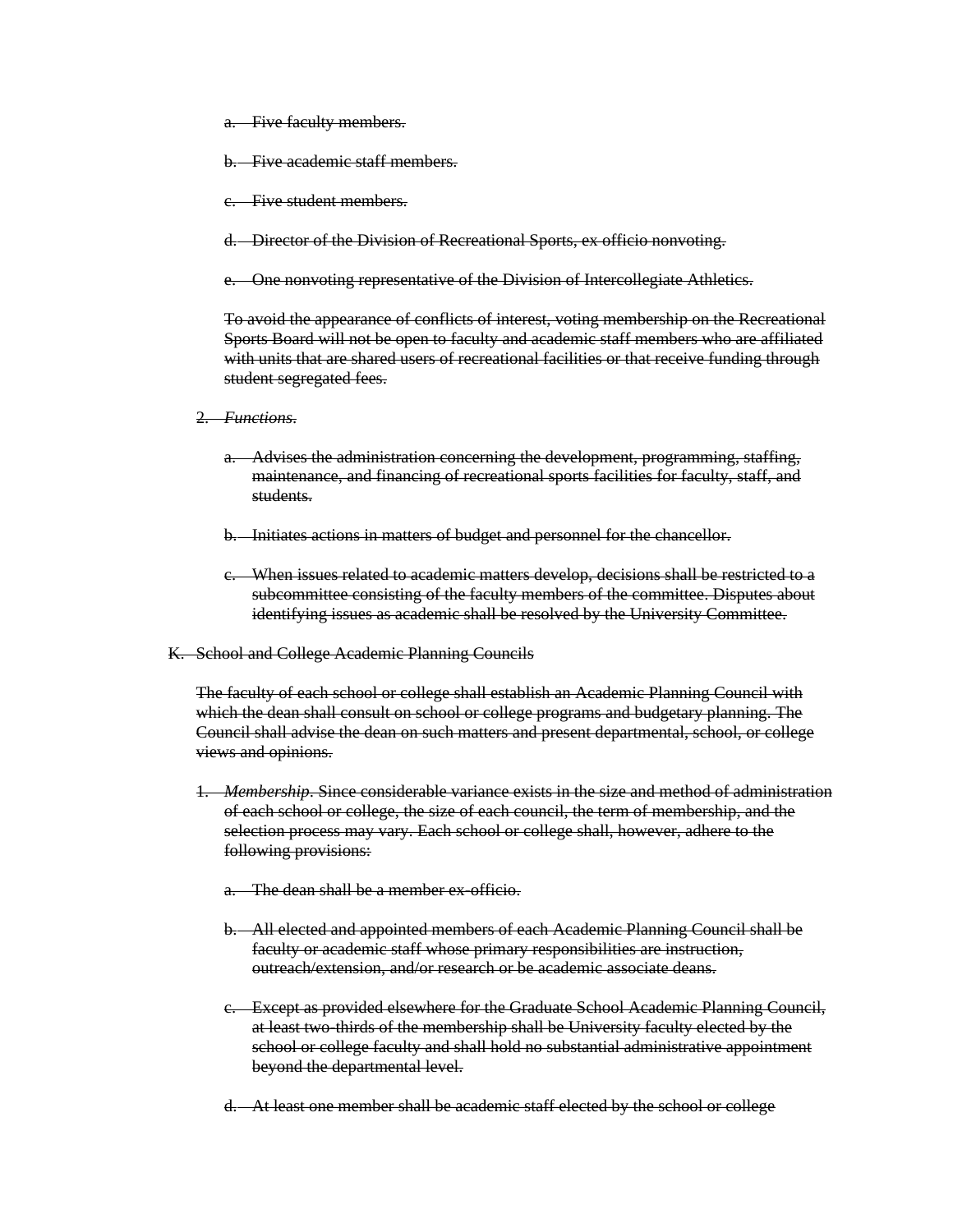academic staff.

The process of selection should foster representation of the major divisions of study within a school or college.

Changes in procedures for nomination or election of faculty members shall be approved by the school or college faculty, and transmitted to the University Committee. Procedures for nomination and election of academic staff members shall be transmitted to the Academic Staff Executive Committee. If requested, the Academic Staff Executive Committee shall assist schools and colleges to develop nomination and election procedures that recognize the special characteristics of each unit.

- 2. *Procedures*. Except as provided elsewhere for the Graduate School Academic Planning Council,
	- a. Each Council shall be chaired by the dean or his/her designee. At least three times per semester, the council shall meet and the dean shall consult with it on such matters as program review and future development or contraction of academic programs within the school or college. The dean shall schedule an Academic Planning Council meeting within a reasonable time if requested to do so by at least one third of Council faculty members.
	- b. Each dean shall consult with the Academic Planning Council and the Academic Planning Council shall advise the dean in developing strategic plans and long-range planning for the school or college. In addition, the Council may consider any other factors relevant to the capacity of the school or college to fulfill its mission.
		- i. Each school and college council shall adopt rules governing advance circulation of Council agendas, how items may be added to agendas by a Council member, how appropriate summaries of Council meetings shall be made available to the faculty of the school or college and how the faculty of the school or college shall be notified of the Council membership. These rules and any subsequent modifications shall be filed with the University Committee.
		- ii. At intervals which shall not exceed five years, the elected faculty members of each Council shall review its structure and functions to assess its effectiveness as a faculty voice and its compliance with Faculty Policies and Procedures 3.08. The self study report shall be submitted to the dean, the faculty of the school or college, and to the University Committee.
	- c. Each dean shall consult with the Academic Planning Council and the Academic Planning Council shall advise the dean on program decisions likely to affect promotions to tenure or nonrenewal of probationary faculty appointments. When advising the dean the Council shall give appropriate weight to:
		- i. the anticipated responsibilities of the department and of the school or college for teaching, research, and public service of high quality;
		- ii. existing and potential budgetary commitments in relation to present and anticipated resources of the school or college;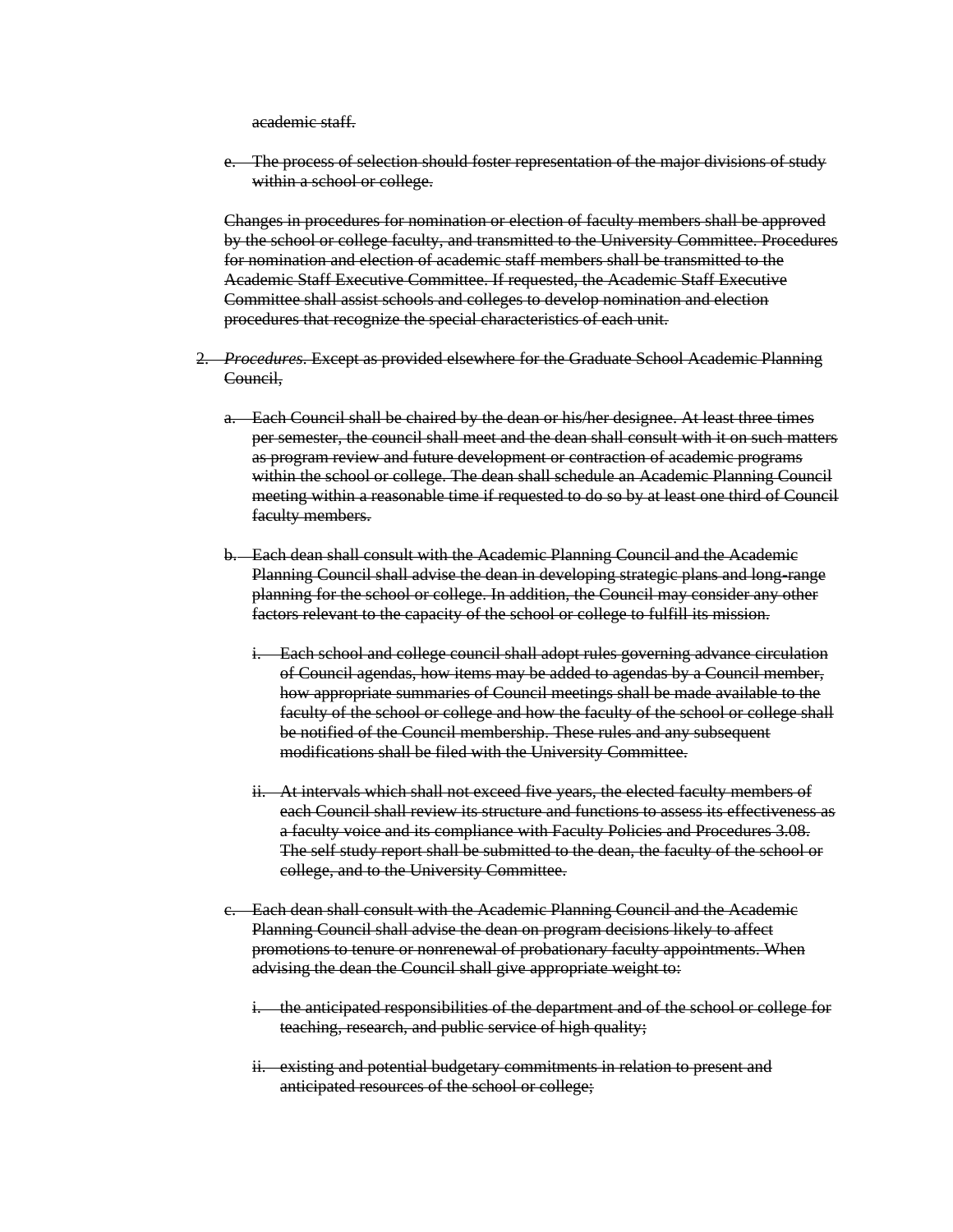- iii. the effect of the proposed program decision in strengthening the capacity of the school or college to carry out its mission;
- iv. the goals of the University's affirmative action programs.
- d. Academic Planning Councils shall afford the affected departments an opportunity to present their position during the course of the discussions.
- L. Search and Screen Committees
	- 1. *Membership*. When a vacancy occurs or is anticipated in the position of academic vice chancellor/provost or college/school dean, a search and screen committee shall be appointed by the chancellor and shall consist of:
		- a. A faculty majority, as defined in Faculty Policies and Procedures 6.01.C, appointed after consultation with the University Committee.
		- b. Administrators, academic staff, and students.
		- c. A chair designated by the chancellor from among the faculty majority.
	- 2. *Functions*. It is the function of the committee to determine and supply to the chancellor an unranked list of acceptable candidates for the vacant position. It is not necessary that the committee ascertain whether each candidate on the list would accept the position if it were offered. The committee shall also report to the chancellor and the University Committee on the manner in which it conducted its deliberations.
	- 3. *Further Actions*. If none of the slate of candidates recommended is acceptable to the chancellor and the Board of Regents, or if all acceptable candidates decline, the Committee may be requested to submit a new list of acceptable candidates, or a new search and screen committee may be appointed. [Procedures for the selection of the chancellor conform to Regent policy.]
- M. Student Policies and Non-Academic Program Committee
	- 1. *Membership*. The Student Policies and Non-Academic Program Committee shall consist of the following members:
		- a. Four faculty members appointed for terms of three years,
		- b. Four students,
		- c. Two academic staff members,
		- d. The Dean of Students, ex officio nonvoting,
		- e. A nonvoting representative of the administration appointed by the provost.
	- 2. *Functions*. The Student Policies and Non-Academic Program Committee advises the Dean of Student, the Faculty Senate, and the administration on aspects of student life not part of the formal instructional program of the University. The Committee: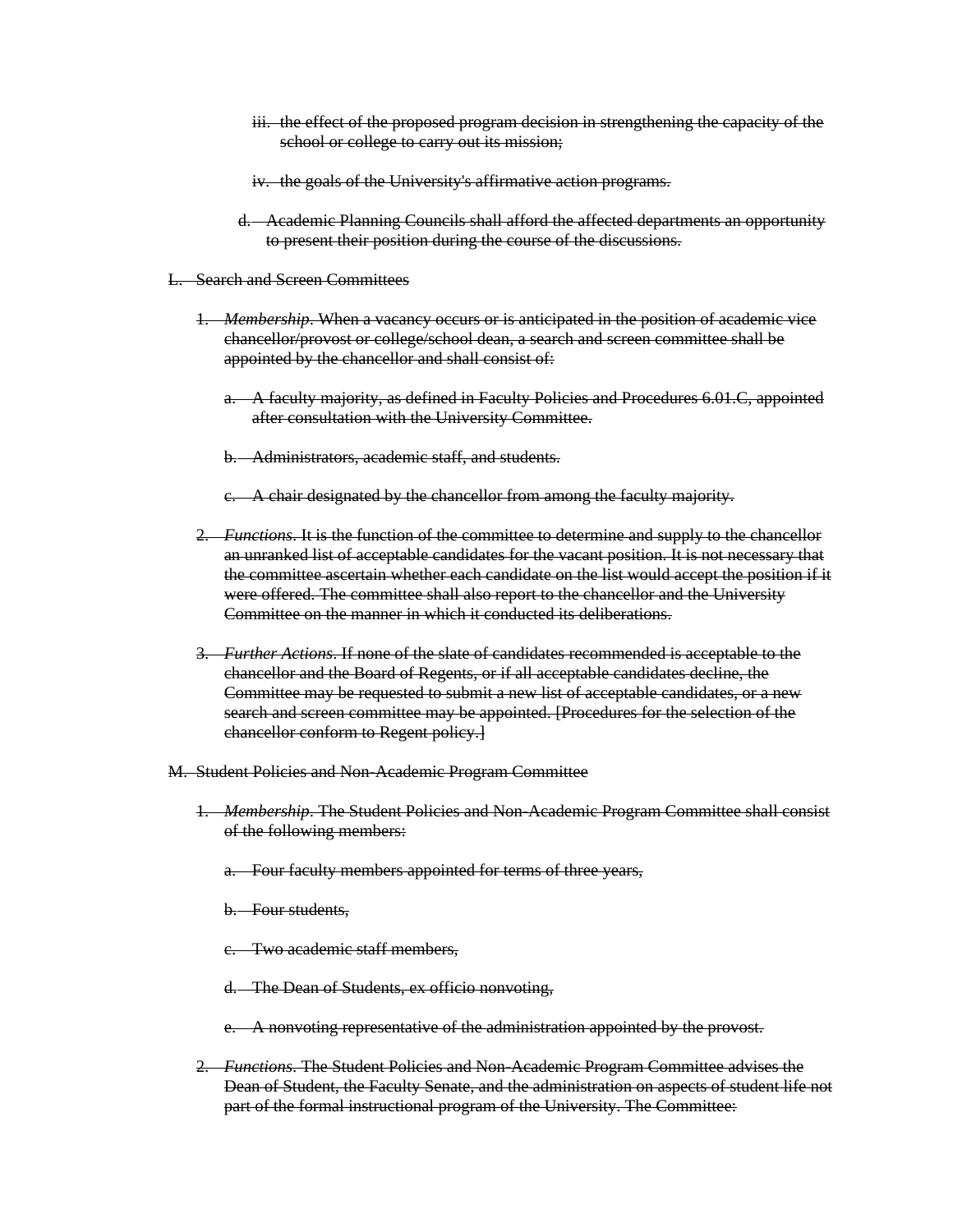- a. Recommends, encourages and evaluates programs and policies that support a positive learning environment and student learning outside the formal instructional program, in cooperation with the Undergraduate Education Committee.
- b. Recommends, encourages and evaluates programs and policies regarding the student social environment including issues of conduct, health and safety, harassment, and substance abuse.
- c. Studies and makes recommendations regarding student academic and nonacademic misconduct and related policies, rules, and procedures. The Committee does not hear or consider whether an existing policy or rule ought to be applied in any individual case.
- d. Advises the Dean of Students on organization and priorities for programs under her/his direction.
- N. Undergraduate Recruitment, Admissions and Financial Aid, Committee On
	- 1. *Membership*. The Committee on Undergraduate Recruitment, Admissions, and Financial Aid shall consist of the following members:
		- a. Eight faculty members.
		- b. Two academic staff members.
		- c. Four students.
		- d. The Director of Admissions, ex officio nonvoting.
		- e. The Director of Student Financial Services, ex officio nonvoting.
	- 2. *Functions*.
		- a. Represents the faculty in regard to all aspects of the recruitment and admission of students and in regard to all aspects of financial aid for students except those handled by the faculties of individual colleges, schools, or departments. Makes recommendations to the faculty concerning the formulation of, or any substantive modification in, University policies on admission and financial aid.
		- b. Makes recommendations to the faculty and administration concerning programs directed at enhancing the quality and diversity of the undergraduate student body.
		- c. Advises the administration on and reviews the implementation and operation of these policies and programs.
- O. University Academic Planning Council
	- 1. *Membership*. The University Academic Planning Council shall consist of the following members: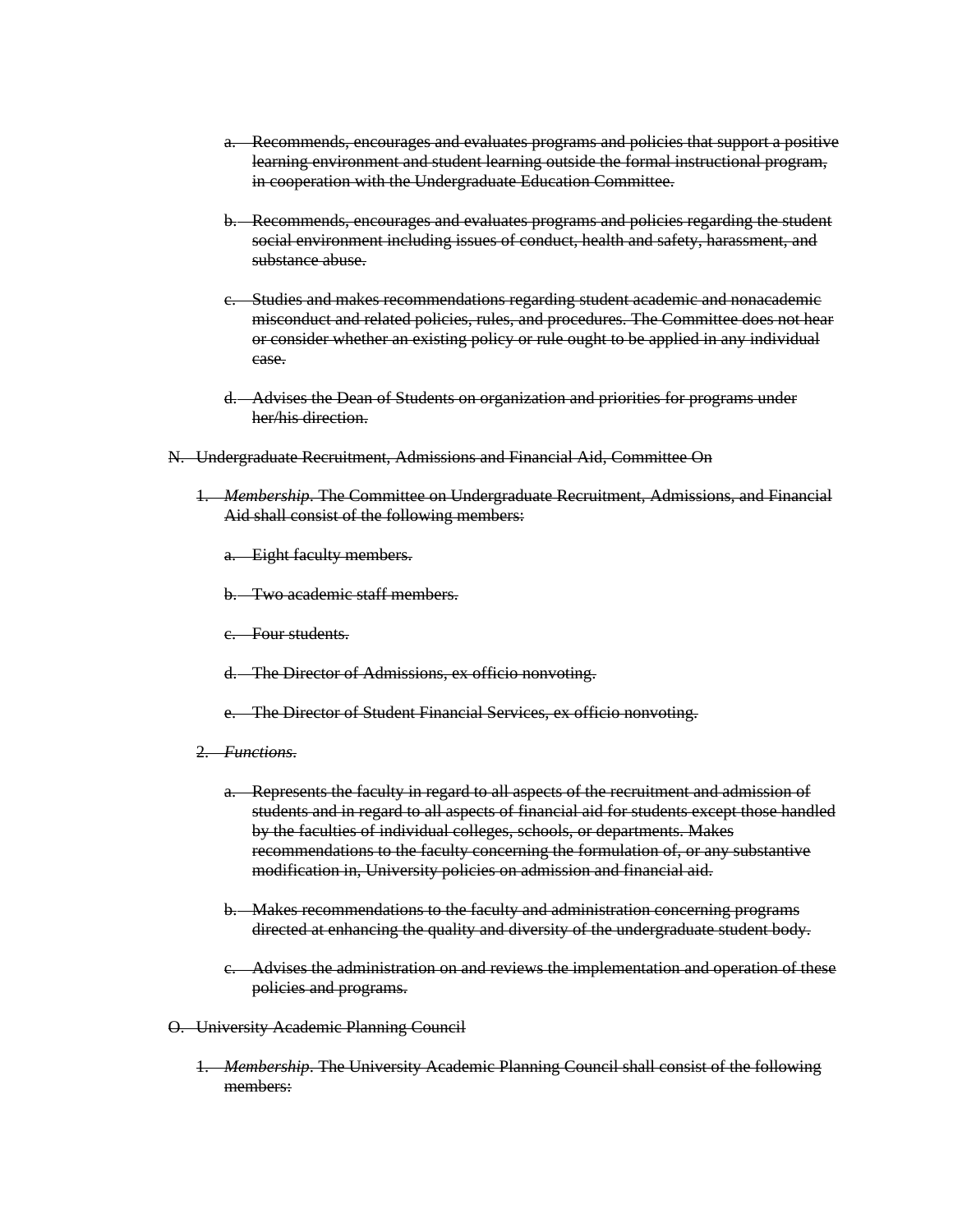a. The chancellor.

b. The provost, who shall chair the council.

- c. The dean of the Graduate School.
- d. One administrative member selected by the provost.
- e. One faculty member appointed by the University Committee with the approval of the Senate, who will chair the Budget Planning and Analysis Joint Subcommittee.
- f. One member selected by the University Committee from among its current members.
- g. One member selected by the Academic Staff Executive Committee from among its current members.
- h. Four faculty members, one from each faculty division, selected by the Divisional Executive Committee from departmental nominees after consultation with the Committee on Committees.
- i. For each division making an appointment, the executive committee of each department with membership in that division may nominate one faculty member or second the nomination of a faculty member nominated by another department.
- j. Two faculty members selected by the University Committee from school and college nominees in even numbered years. For each vacancy to be filled by the University Committee, the academic planning council of each school or college may nominate one faculty member or second the nomination of a faculty member nominated by another school or college.
- k. Two faculty members selected by the University Committee from school and college nominees in odd numbered years to serve jointly on the University Academic Planning Council and the Campus Planning Committee. For each vacancy to be filled by the University Committee, the academic planning council of each school or college may nominate one faculty member or second the nomination of a faculty member nominated by another school or college.
- l. One student member, nonvoting.
- m. The faculty members selected under 14.13.O.1.h., i., and j. above shall serve fouryear terms, which shall be staggered.

#### 2. *Functions*.

- a. Advises the chancellor and provost on major program decisions, long term academic plans, and associated campus development and budgetary policies.
- b. Addresses university academic issues and provides for faculty participation in longrange planning, and as such
	- i. Oversees the long-range planning process for the academic programs of the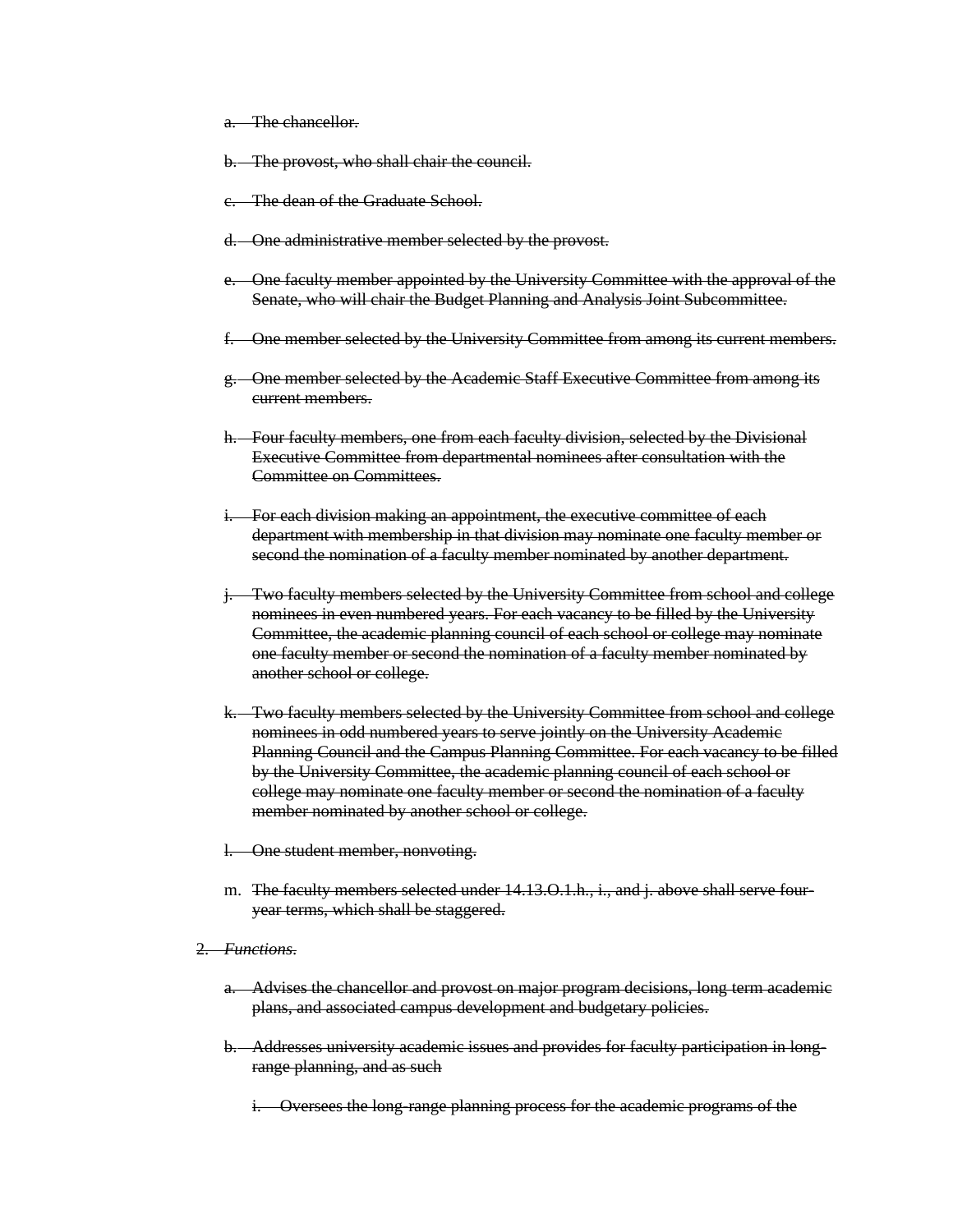university.

- ii. Reviews progress on and initiates selective updates of the recommendations of major planning exercises and documents.
- iii. Identifies and initiates studies of academic issues crossing school and college lines.
- c. Assures that appropriate review and consideration is given to requests for new programs; the implementation of proposals for new majors, degrees, departments, schools, or colleges; recommendations concerning the establishment or discontinuation of departments; and academic program evaluation. As part of this function it
	- i. Assumes responsibility for review and approval of programs as required by statute.
	- ii. Oversees and updates program review procedures, procedures for the evaluation and approval of new program proposals, and the university's overall assessment strategy.
	- iii. Assigns the responsibility for reviews of existing programs and new program proposals to the appropriate school, college, or divisional academic planning council.
- d. Advises the Campus Planning Committee on the impact of academic priorities on the campus physical development plans.
- 3. *Structure*. The council shall, within six months of its establishment in accord with Section 1, inform the University Committee and Senate of the structure and mechanisms it has established to provide for the functions specified in Section 2. The council may create subcommittees as needed. Subcommittees must have a faculty majority and may include members who are not members of the Council. The University Committee and Senate shall be informed of any changes in the structure of the Council or the mechanisms it establishes.
- 4. *Budget Planning and Analysis Joint Subcommittee*. The Budget Planning and Analysis Joint Subcommittee is a joint subcommittee of the University Academic Planning Committee and the University Committee.
	- a. *Membership*. The Budget Planning and Analysis Joint Subcommittee shall consist of
		- i. The subcommittee chair, appointed in accord with 14.13.O.1.e.
		- ii. One faculty member appointed by the University Academic Planning Council from among its members under 14.13.O.1.h. and i.
		- iii. The Academic Staff Executive Committee member of the University Academic Planning Council under 14.13.O.1.g.
		- iv. One faculty member appointed by and from the Commission on Faculty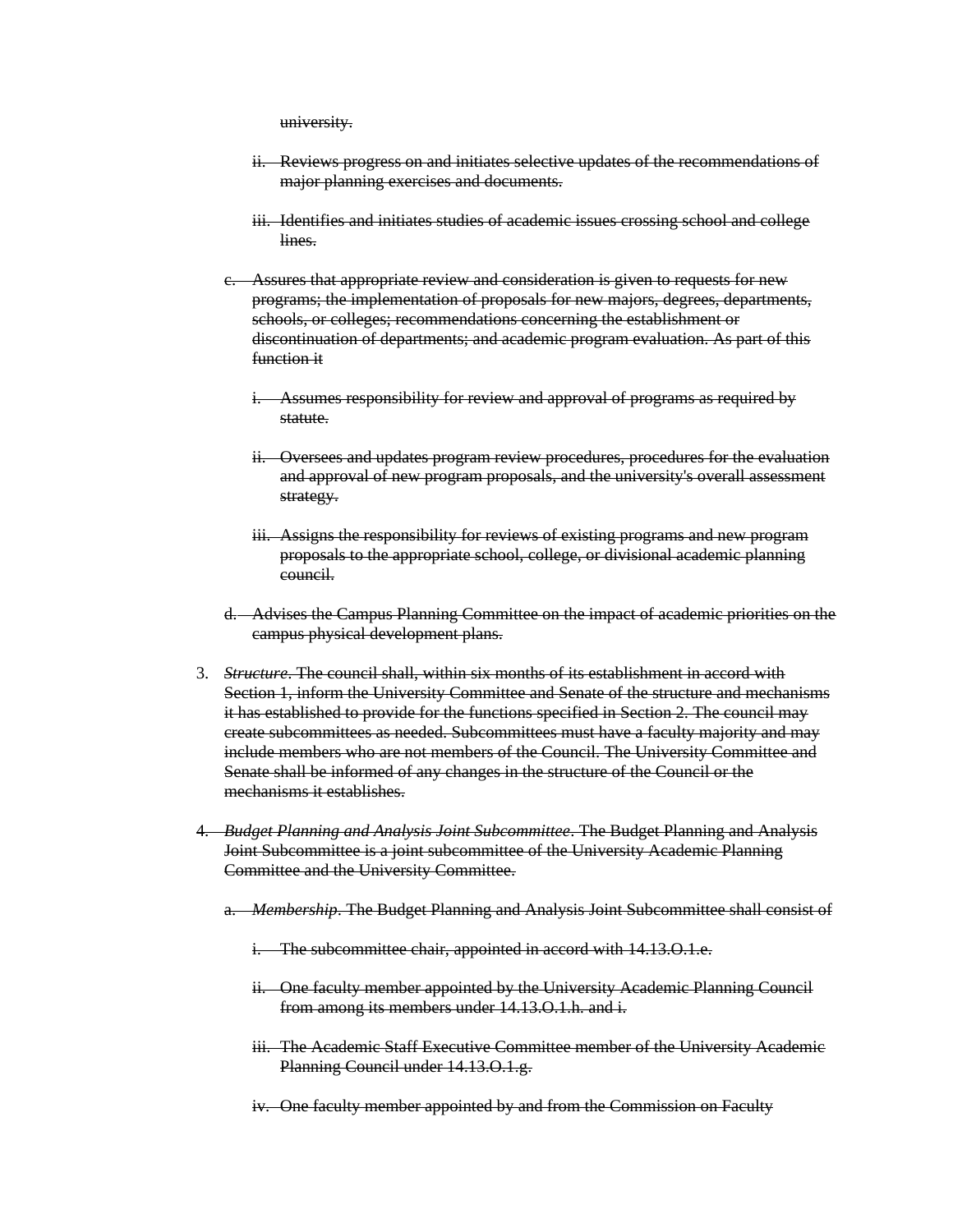Compensation and Economic Benefits.

- v. The administrative member of the University Academic Planning Council appointed by the provost under 14.13.O.1.d.
- vi. The vice chancellor for administration, ex officio nonvoting.
- vii. A member of the University Committee as in 14.13.O.1.f.
- b. *Functions*.
	- i. Advises the chancellor, the provost and the University Academic Planning Council on issues of budgetary impact.
	- ii. Advises the University Committee on issues of budgetary impact and the public position to be taken by the faculty on budgetary issues.
	- iii. Advises relevant college and divisional committees on budgetary issues related to academic planning.
	- iv. Advises the chancellor, the provost and the vice chancellor for administration on issues related to budget planning and analysis including
		- A. the objectives and procedures of studies and analyses carried out by the Office of Budget, Planning and Analysis including the cost analyses for proposed new programs and other initiatives
		- B. the manner in which studies and analyses are reported to the faculty
		- C. the impact of budget proposals on academic programs.
- P. Women in the University, Committee On
	- 1. *Membership*. The Committee on Women in the University consists of the following members:
		- a. Nine faculty members appointed for terms of three years.
		- b. Six academic staff members.
		- c. The Associate Vice Chancellor responsible for women's issues and the Director of the Equity and Diversity Resource Center, ex officio, nonvoting.
	- 2. *Functions*.
		- a. Evaluates and monitors the status of women faculty and academic staff at the University.
		- b. Recommends to the University Committee and Academic Staff Executive Committee for consideration and action proposals related to priorities, programs and policies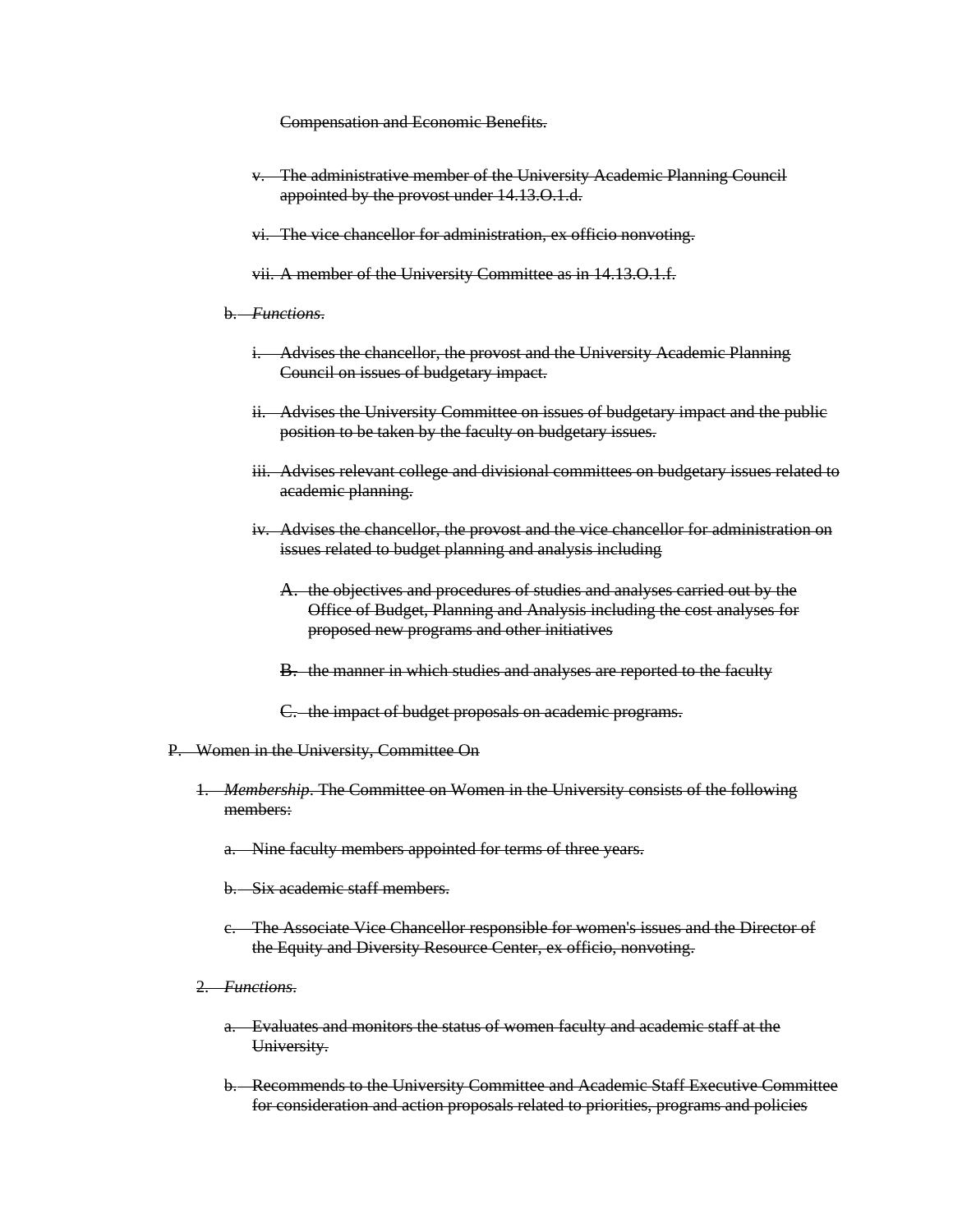directed toward improving the status of women at UW-Madison.

c. Makes suggestions to administrative officers about implementing priorities and policies designed to address issues of gender equity.

### **14.14. Joint Shared Governance Committees**

The term "joint shared governance committee" as used in this section applies to a committee established in conjunction with faculty, university staff, or student government to address issues of common concern; or a committee that has academic staff representation and is established for the purpose of making recommendations to the chancellor, provost, or designees concerning the governance of the institution. Unless otherwise specified, the Academic Staff Executive Committee shall appoint members of the academic staff to joint shared governance committees and designate their terms of office. Members of the academic staff appointed or elected to joint shared governance committees are expected to represent the interests of the academic staff as participants in the shared governance of the university. If the Academic Staff Executive Committee determines that an appointed or elected academic staff member is not representing the interests of the academic staff or is not attending committee meetings, the Academic Staff Executive Committee may submit a recall resolution to the Academic Staff Assembly. If a recall resolution is approved by the Academic Staff Assembly, the academic staff member shall be removed from the committee and another member of the academic staff shall be appointed or elected in accord with the provisions of this chapter. Committees of the faculty are listed in 14.13.

- A. Fraternities and Sororities, Commission On
	- 1. *Membership*. Three faculty members, four academic staff members, and two students, one from off campus.
	- 2. *Functions*. Oversee the relationship between the University and the Interfraternity Council, the Panhellenic Association, the Black Panhellenic Association, and their member organizations.
- B. Gay, Lesbian and Bisexual Issues Committee
	- 1. *Membership*. Five faculty members appointed by the University Committee, two academic staff members appointed by the Academic Staff Executive Committee, and two students appointed by the student governance system. In addition a representative from the Gay, Lesbian and Bisexual Issues Committee, which is advisory to the Dean of Students, attends meetings as a consultant.
	- 2. *Functions*. Foster relevant teaching and research, facilitate interdisciplinary and interdepartmental communication, convene scholarly conferences, consider discrimination and career advancement concerns, and act as a resource on matters such as recognition and benefits for employee's domestic partners.

### C. Health Care, Committee On

- 1. *Membership*. Faculty, academic staff and students.
- 2. *Functions*. Advises the Director of the University Health Service regarding its services, programs and annual budget.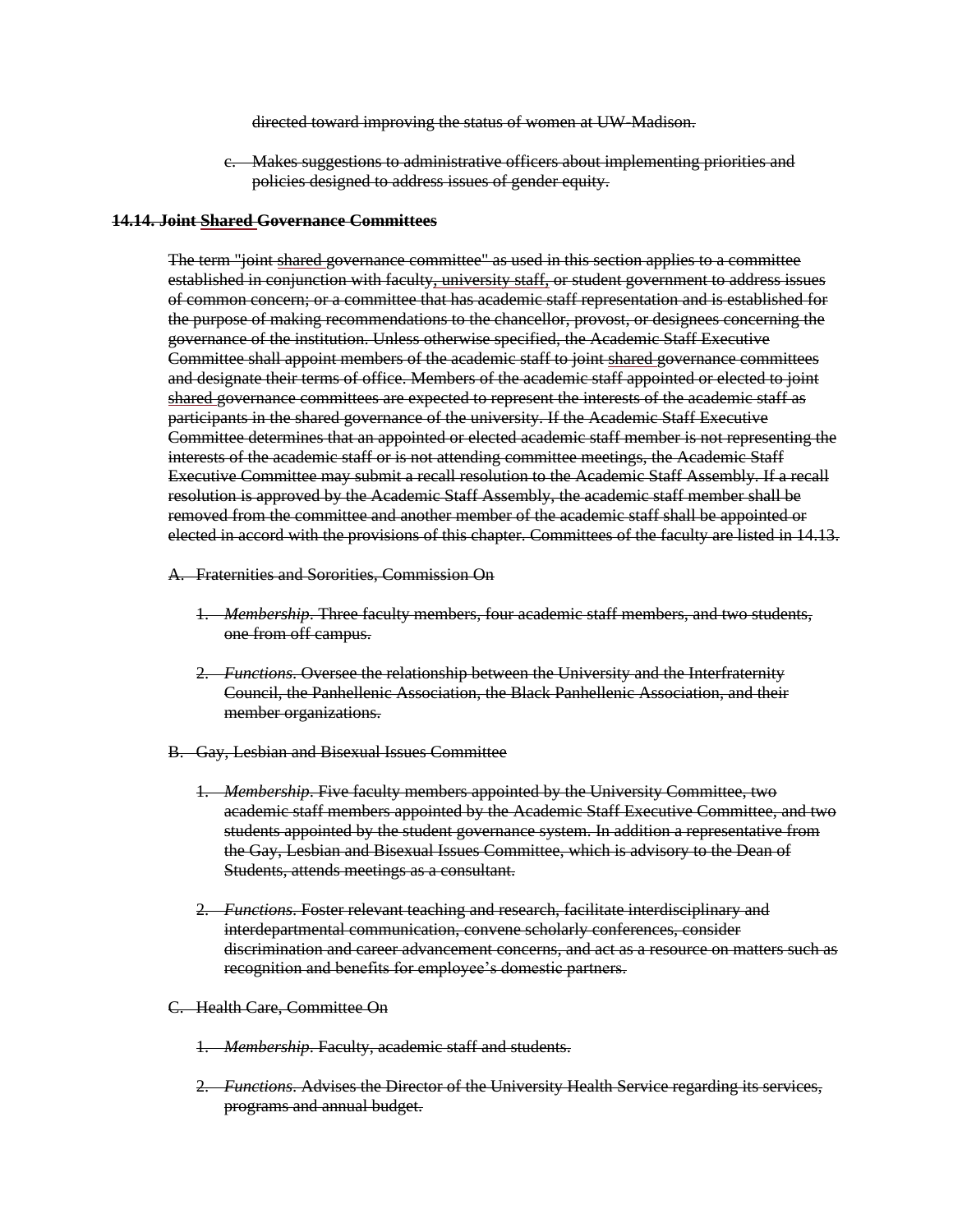### D. Memorial Library Committee

### 1. *Membership*.

- a. Six faculty members, three each from the humanities and social sciences and no more than one from any department, appointed to staggered three-year terms by the chancellor. Nominations are to be obtained from all deans of colleges and schools having faculty members in the humanities or social sciences. The dean's nominations shall be made in consultation with their academic planning councils. The chancellor's selections shall reflect the patterns of library use and shall be reviewed with the University Committee.
- b. One faculty member appointed for a one-year renewable term by the chancellor with appropriate regard to divisional representation.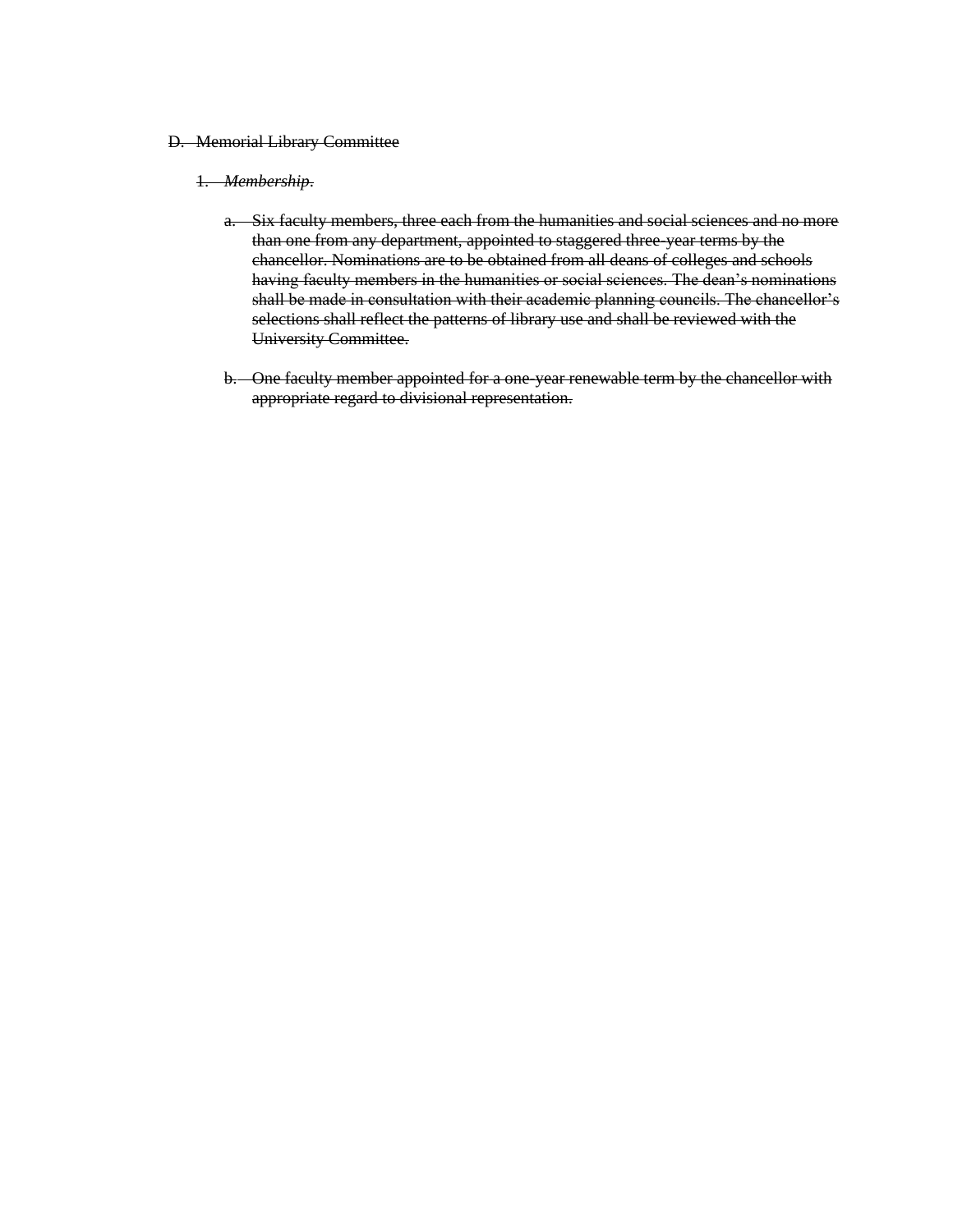- c. Two academic staff members appointed by the chancellor for one-year renewable terms after consultation with the Academic Staff Executive Committee.
- d. One faculty member from the University Library Committee selected by the University Library Committee to serve for a one-year renewable term as liaison.
- e. Two students, one graduate and one undergraduate, appointed to one-year renewable terms.
- f. Five non-voting members from the Memorial Library staff: the director, and representatives for collection development, circulation, reference, and rare books.
- 2. *Functions*.
	- a. Reviews and advises the Memorial Library Administration on policies related to collection development, collection evaluation, and bibliographic activities, especially in the humanities, social sciences, and general reference.
	- b. Advise the Memorial Library Administration on other major policy issues concerning, inter alia, staffing levels, and budget, automation, and user regulations. Significant gift collections, special fund-raising efforts, major building and space remodeling projects, and major appointments are some of the items upon which the Committee should be consulted.
	- c. Responds to the concerns of faculty, staff and students who use the Memorial Library.
	- d. Receives regular reports on Memorial Library operations.

### E. Merit Awards Committee

- 1. *Membership*. Academic staff, classified staff and faculty.
- 2. *Functions*.
	- a. Promote participation in the suggestion program among university employees by encouraging employees to submit suggestions and providing emphatic recognition of them.
	- b. Investigate and evaluate each suggestion referred to them.
	- c. Enlist the services of employees who have the expertise to judge impartially and evaluate a suggestion accurately.
- F. Outside Activities, Institutional Advisory Committee On
	- 1. *Membership*. The committee consists of twelve members appointed by the vice chancellor from names submitted by the University Committee and the Academic Staff Executive Committee. In selecting members of the committee, the value of having different perspectives represented on the committee shall be taken into account. A majority of those selected should be knowledgeable about, or have experience in, outside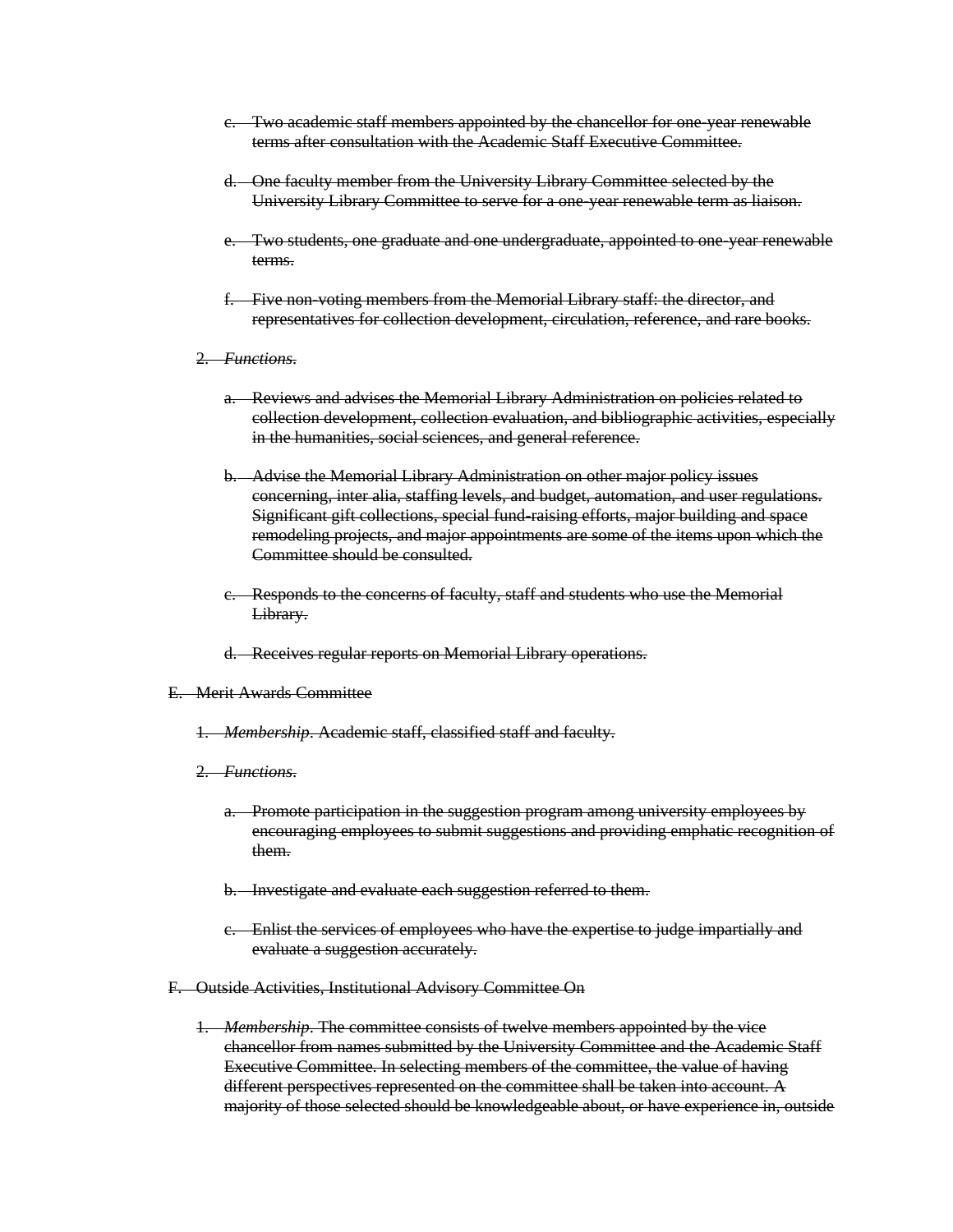activities. Four members shall be selected each year to serve three-year terms.

- *2. Functions.*
	- a. Provides to any member of the unclassified staff and to the administrative consultation and advice on the application of UWS Chapter 8.
	- b. Committee deliberations and actions upon requests for consultation or advice shall be in meetings not open to the public. Records obtained in connection with requests for consultation or advice shall be considered confidential university information.
	- c. Summaries of advice provided by the Committee, without disclosing the identities of persons requesting such advice, shall be made public in an annual report.
	- d. The Committee may form panels of at least three persons each. An order of rotation shall be established for the panels and requests for advice shall be assigned to the panels in sequence. When a request for advice is received the chairman shall decide whether the request should be heard by the full Committee or assigned to one of the panels.
- G. Undergraduate Education, Committee On
	- 1. *Membership*. Faculty, academic staff and students.
	- 2. *Functions*. Encourage and support innovative teaching.
- H. Union Council Committee
	- 1. *Membership*.
		- a. One faculty member and one academic staff member appointed by the chancellor, one each year for two-year terms, limited to two successive terms.